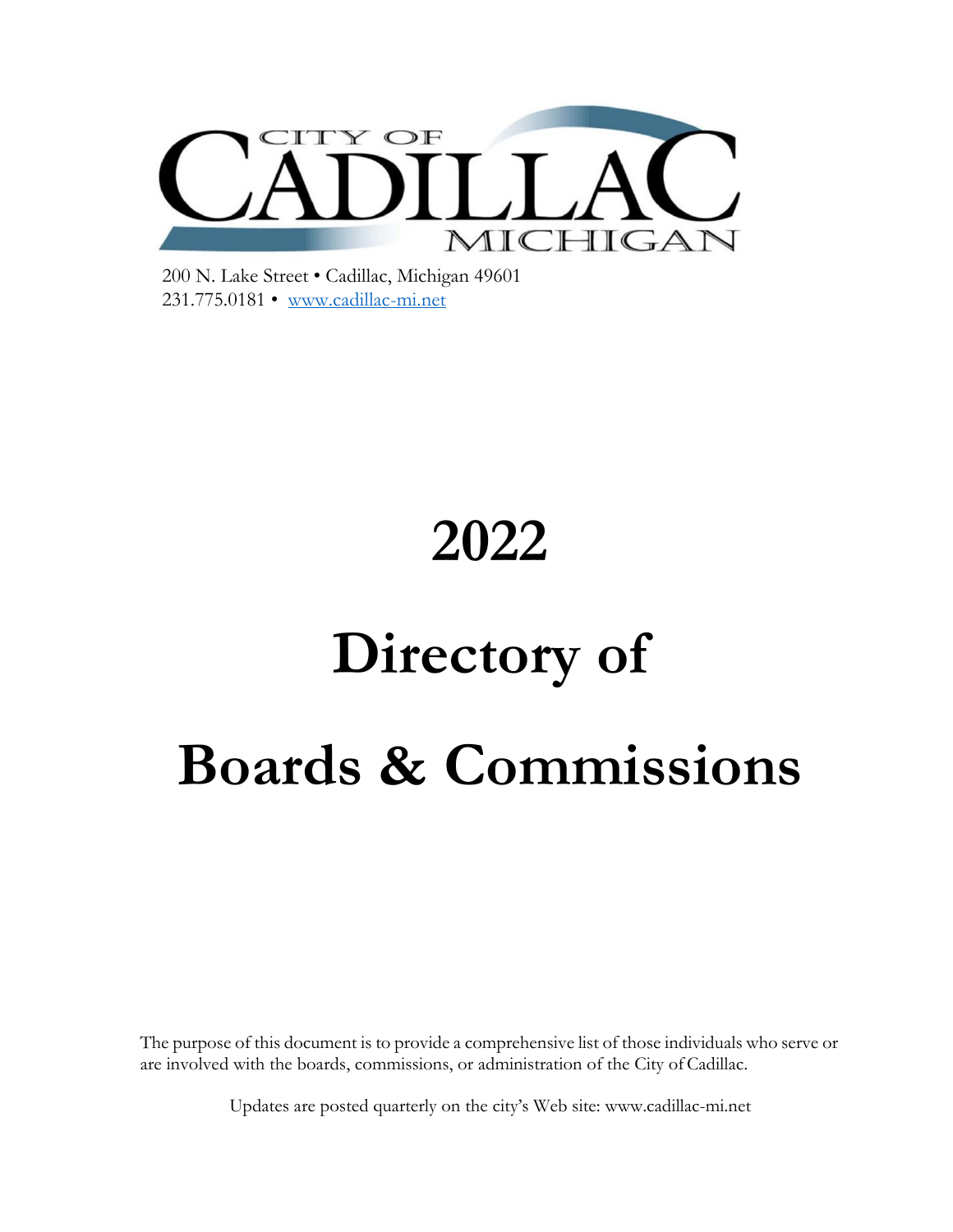#### **INTRODUCTION**

The purpose of this directory is to provide a reference document for those individuals who serve or are involved with the boards, commissions, or administration of the City of Cadillac.

The listings contained in this directory are in alphabetical order and include a brief explanation of the boards and commissions, the members and primary responsibilities, length of appointments and term expiration dates. The directory is updated as needed.

#### TABLE OF CONTENTS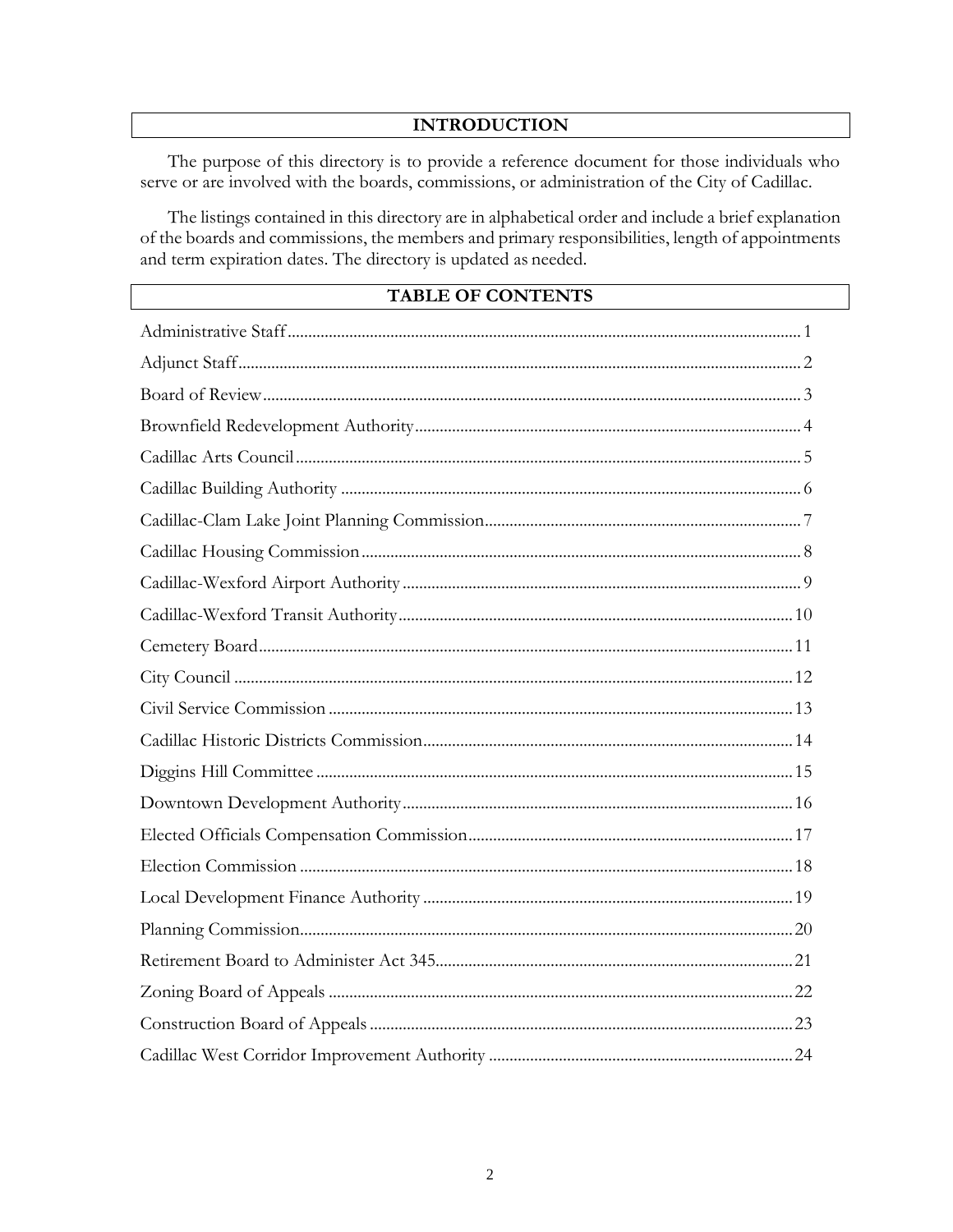# **ADMINISTRATIVE STAFF**

The City of Cadillac administrative staff located within the Municipal Complex may be reached from 9 a.m. to 5 p.m., Monday through Friday at 200 N. Lake Street, Cadillac, MI 49601 Telephone (231) 775-0181; website - [www.cadillac-mi.net.](http://www.cadillac-mi.net/)

| citymanager@cadillac-mi.net  |  |
|------------------------------|--|
| planning@cadillac-mi.net     |  |
| oroberts@cadillac-mi.net     |  |
| utilities@cadillac-mi.net    |  |
| publicsafety@cadillac-mi.net |  |
| $t$ reasurer@cadillac-mi.net |  |
| $clerk@cadillac-mi.net$      |  |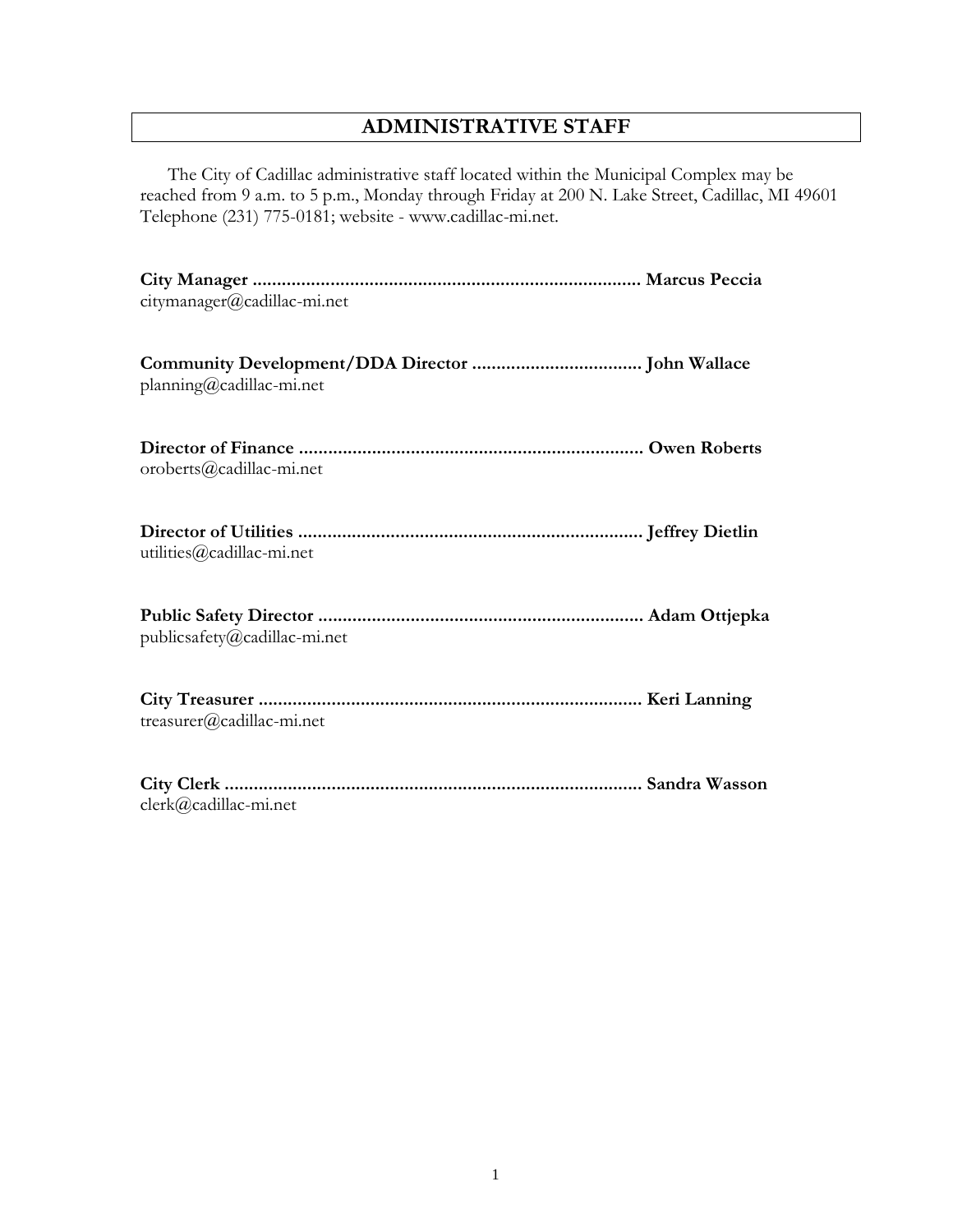# **ADJUNCT STAFF**

Other administrative officials whose positions relate to City functions are:

| director@cadillachousing.org   | 111 S. Simons St.                          |
|--------------------------------|--------------------------------------------|
|                                | 775-9491                                   |
|                                |                                            |
| mhomier@fosterswift.com        | <b>Foster Swift Collins &amp; Smith PC</b> |
|                                | 1700 E. Beltline NE, Ste. 200              |
|                                | Grand Rapids MI 49525                      |
|                                | $(616)$ 726-2207                           |
|                                | .Steven Bujalski                           |
|                                | 8040 E. 34 Mile Rd.                        |
|                                | 779-9525                                   |
|                                |                                            |
| cwtadirector@yahoo.com         | 1202 N. Mitchell St.                       |
|                                | 775-9411                                   |
|                                |                                            |
| equalization@wexfordcounty.org | 437 E. Division St.                        |
|                                | 779-9470                                   |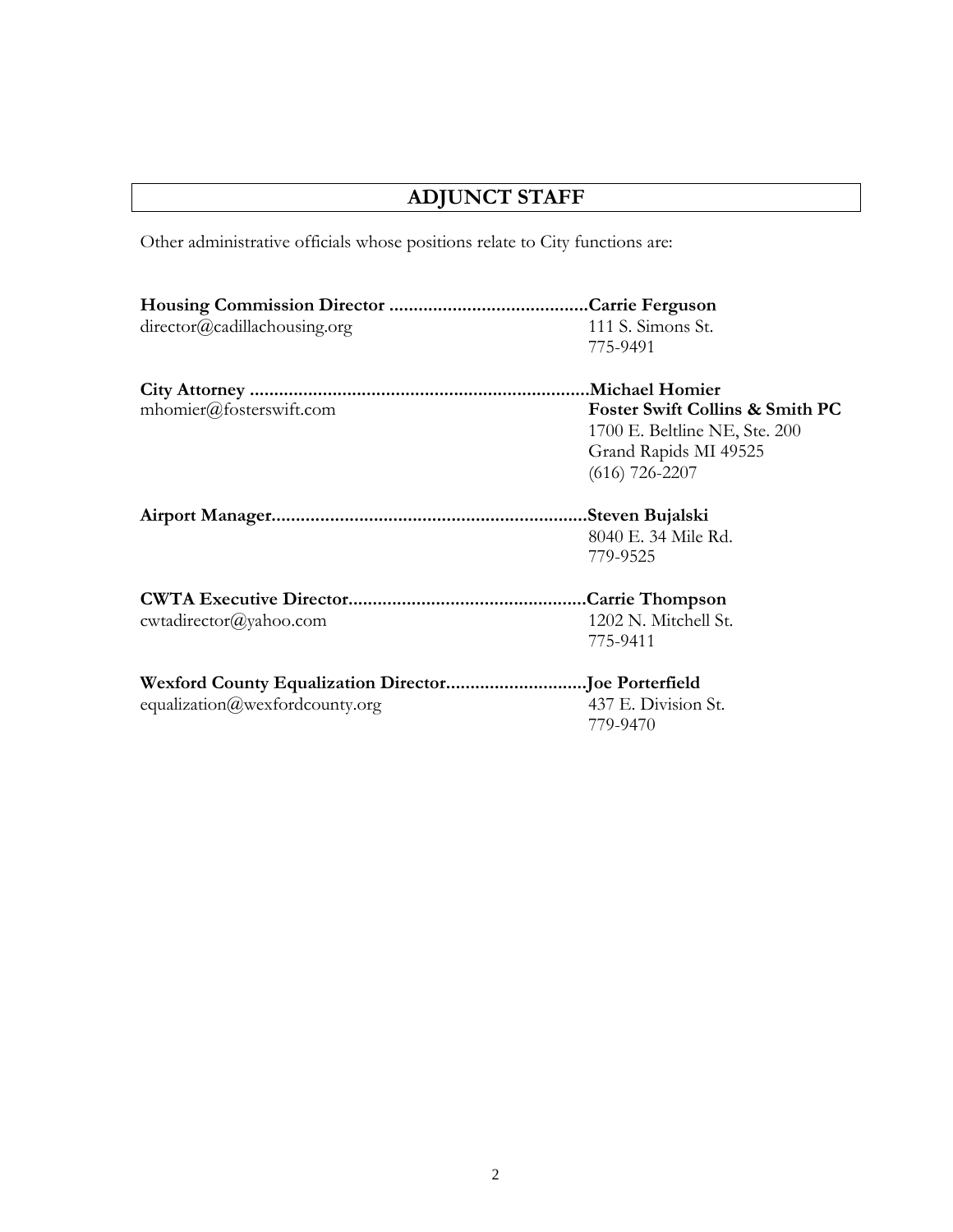# **BOARD OF REVIEW**

The Board of Review is composed of five members appointed by City Council. Four members are qualified electors of the city, one from each of its four wards who do not otherwise hold an elected or appointed position or is employed by the city, county orschool. City Council appoints one council member to the board in January of each year. City Council is also authorized to appoint alternates for the council and noncouncil positions. The City Assessor serves as the clerk of the board and is entitled to be heard at its sessions but has no vote on any proposition or question.

The Board of Review meets on the time and dates as required of township Boards of Review by the general property tax laws at such places as designated by the council. The board examines and reviews the assessment roll for the current year as prepared by the assessor, adds property omitted from the assessment roll, and corrects errors in names, descriptions of property, and the assessment and valuation of property. The board also hears taxpayer appeals and endorses the completed assessment roll.

#### **FIRST WARD**

**VACANCY**

#### **TRACY MICKELSON-Alt** 1323 Chestnut St. **Term expires 4/05/23**

#### **SECOND WARD**

 **BRENDA BENSON** 937 Baker St. (C) 231-286-9476 **Term expires 3/05/23**

#### **VACANCY - ALTERNATE**

#### **THIRD WARD**

#### **JIM WALKER**

801 Evart St. (H) (231) 775-6762 **Term expires 2/22/23**

**VACANCY – ALTERNATE**

#### **FOURTH WARD**

**BARB JOHNS** 441 Fairway Dr. (H) 876-9516 **Term expires 3/01/23**

#### **VACANCY - ALTERNATE**

#### **COUNCIL REPRESENTATIVE**

**ROBERT ENGELS Term expires 1/16/23**

**TIYI SCHIPPERS (ALT) Term expires 1/16/23**

#### **WEXFORD COUNTY EQUALIZATION DEPT. REP.**

**JOE PORTERFIELD, EX OFFICIO Wexford Co. Equalization Director** 437 E. Division St. (W) 779-9531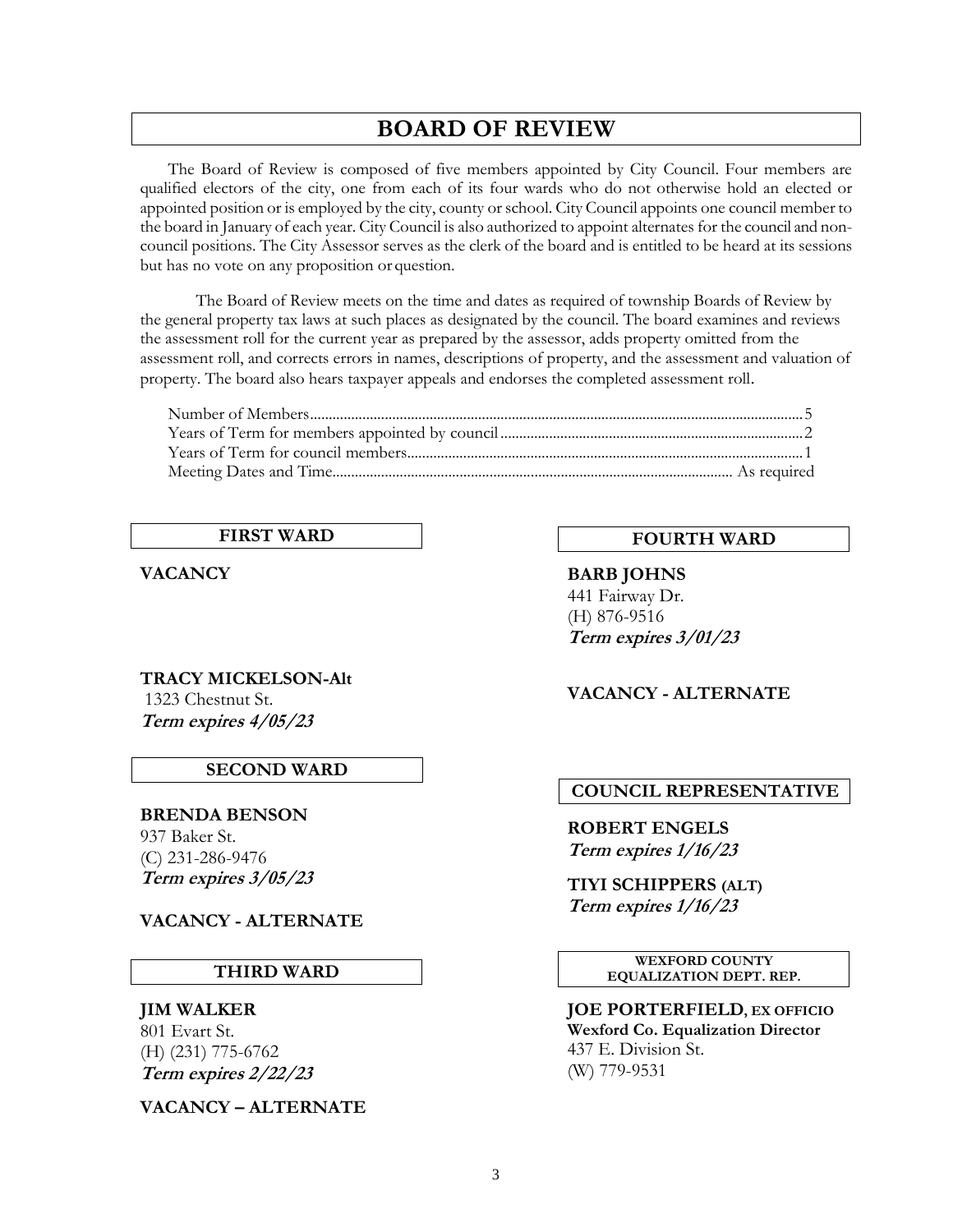# **BROWNFIELD REDEVELOPMENT AUTHORITY**

The Brownfield Redevelopment Authority was created by resolution of Cadillac City Council on December 2, 1996. Its purpose as stated is to promote the revitalization of environmentally distressed areas in the city, pursuant to Act 381.

The Brownfield Redevelopment Authority consists of five members, all subject to approval by City Council.

#### **CARLA FILKINS**

327 Granite St. (H) 779-1590 **Term expires 5/19/23**

#### **MIKE FIGLIOMENI**

120 W. Harris St. (W) 775-1391 (H) 876-0084 **Term expires 1/21/23**

#### **REGAN O'NEILL**

155 S. Davidsen Ave. (H) 775-4105 **Term expires 5/19/25**

#### **MARCUS PECCIA (CH)**

City of Cadillac 200 N. Lake St. (W) 775-0181 **Term expires 5/19/24**

#### **BRIAN WARNER**

9901 S. Green Road McBain, MI 49657 **Term expires 3/06/23**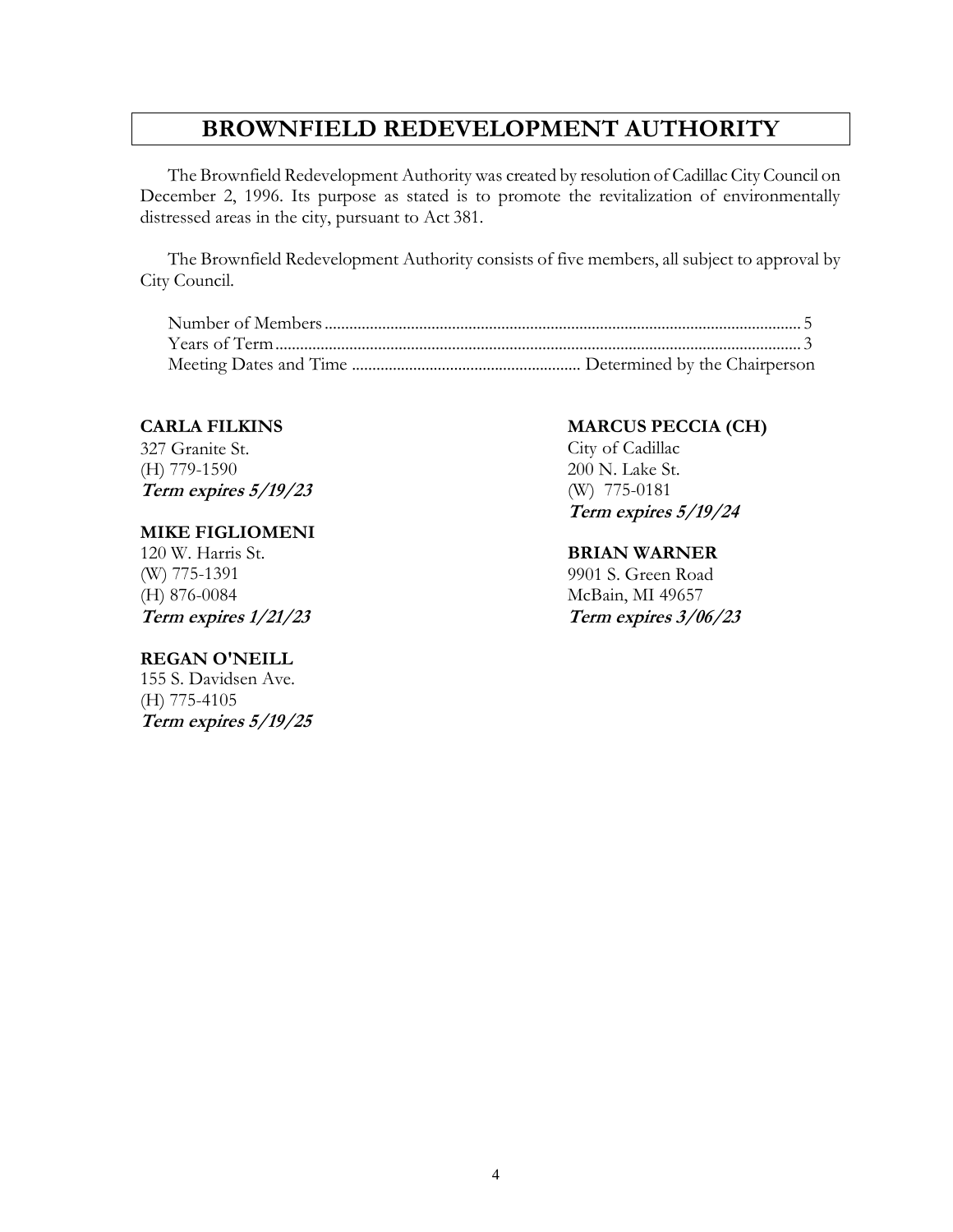# **CADILLAC ARTS COUNCIL**

The Cadillac Area Council for the Arts consists of not more than 25 members, to be appointed in the first instance by the Mayor, and thereafter to be elected by the membership thereof. The functions of the Arts Council are to study, analyze and promote the cause of art as a cultural attribute to the City of Cadillac and itscitizens.

Number of Members .................................................................................................................................25 maximum Meeting Dates .............................................................................................3 Meetings; September, January & April Time ..........................................................................................................................................................................7 p.m. Location.................................................................................................................................................... Up North Arts Mailing Address .......................................................................................................PO Box 612, Cadillac, MI 49601 Website ..................................................................................................................... [www.cadillacareaartscouncil.com](http://www.cadillacareaartscouncil.com/)

#### **OFFICERS**

#### **PRESIDENT PAUL BROWN**

[pnbrown@charter.net](mailto:pnbrown@charter.net) (C) 620-9457

#### **VICE PRESIDENT LINDA ANDERSON**

[dalanderson68@gmail.com](mailto:dalanderson68@gmail.com)

**TREASURER LOIS DURHAM** [durhamlois@gmail.com](mailto:durhamlois@gmail.com) 775-0483

**SECRETARY ROSEMARY ROKITA**

[rokitaso@localnet.com](mailto:rokitaso@localnet.com)

#### **2019 CADILLAC ARTS COUNCIL MEMBER GROUP LIST**

#### **PHILHARMONIC CLUB KATHLEEN A. KELSO**

#### **GOPHERWOOD TIYI SCHIPPERS**

**CLAM LAKE BAND MIKE SMITH**

#### **GARDEN CLUB JUDITH CARR**

**STRING ASSOCIATION LEILANI KITLER**

**FOOTLITERS JOSEPH BAUMANN**

**FRIENDS OF THE LIBRARY ROSEMARY ROKITA**

**NORTHERN MI. ART GUILD Inactive**

**COMMUNITY CHORUS LISA MARTEK**

**SYMPHONY ORCHESTRA ROBERT MAC CORD**

**UP NORTH ARTS TIM FLORINKI**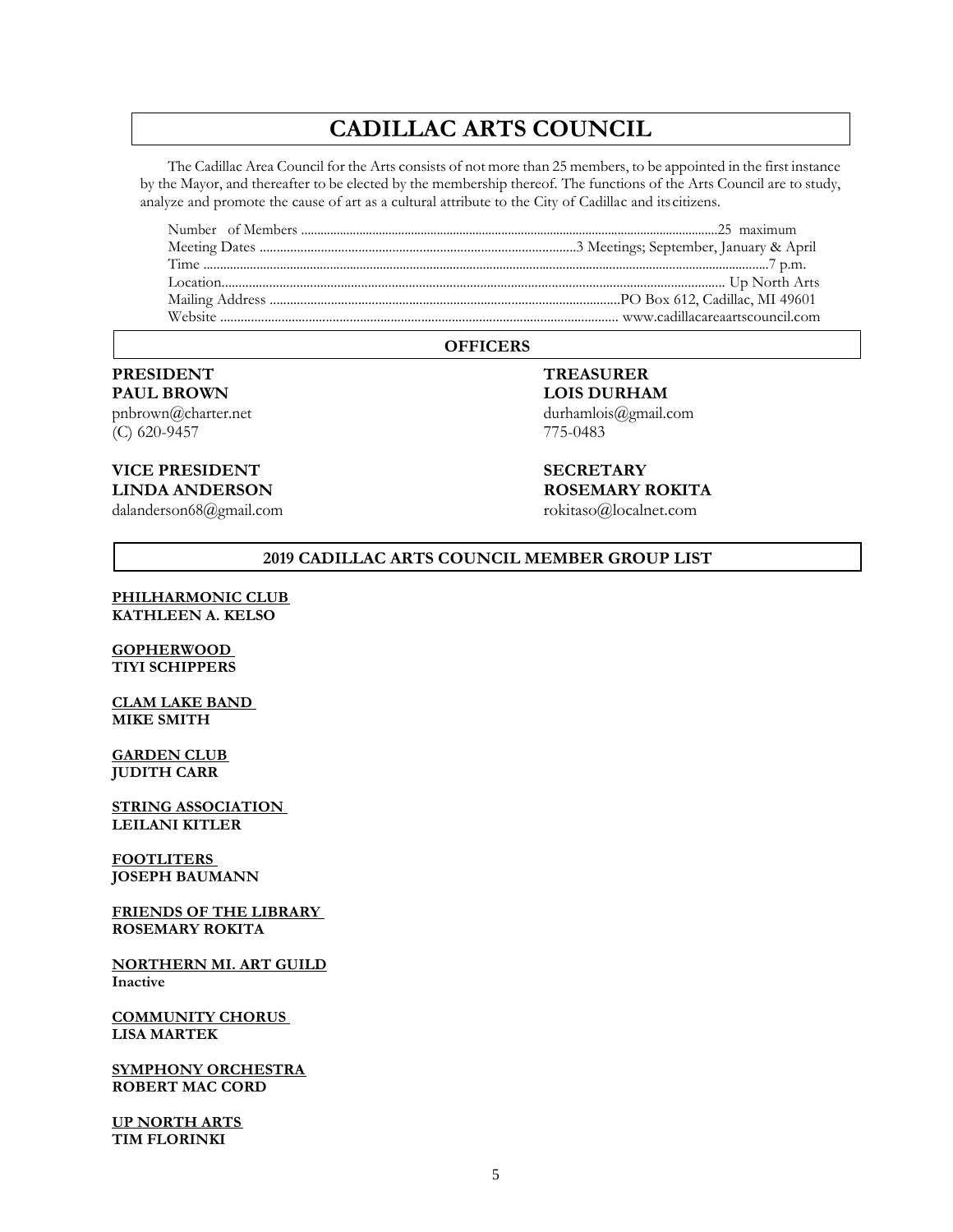# **CADILLAC BUILDING AUTHORITY**

The Cadillac Building Authority consists of three members appointed by City Council – the City Manager, Director of Finance and City Attorney – with an objective to acquire, furnish, equip, own, improve, enlarge, operate and/or maintain building or buildings or additions to buildings and the necessary sites therefore, for the use of the City of Cadillac, MI. The Authority, created by City Council on March 18, 1963 with Amendments to Articles of Incorporation adopted by Council on September 6, 1994, has the powers and duties vested or permitted in accordance with Act 31 of 1948.

| Meeting DatesAnnually on September 1 (or next business day if holiday or Sunday) |  |
|----------------------------------------------------------------------------------|--|
|                                                                                  |  |
|                                                                                  |  |

#### **MARCUS PECCIA (CH)**

City of Cadillac 200 N. Lake St. (W) 775-0181 **Term expires 8/31/24**

#### **OWEN ROBERTS (T)**

City of Cadillac 200 N. Lake St. (W) 775-0181 **Term expires 8/31/22**

#### **MIKE HOMIER (S)**

Foster Swift Collins & Smith P.C. 1700 E Beltline NE. Ste. 200 Grand Rapids MI 49525 (616) 726-2207 **Term expires 8/31/22**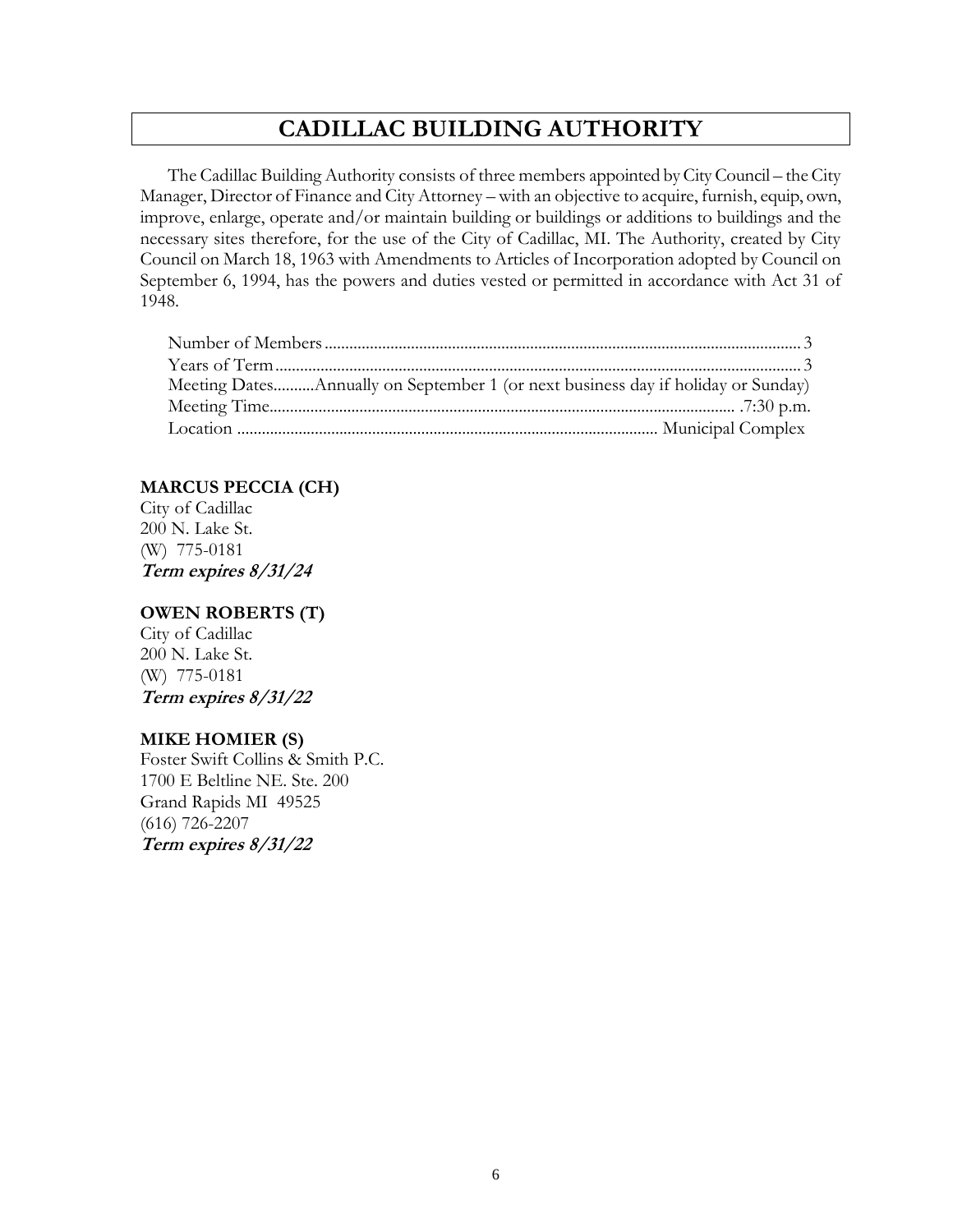# **CADILLAC-CLAM LAKE JOINT PLANNING COMMISSION**

The City of Cadillac & Clam Lake Joint Planning Commission consists of seven members; five appointed by the Mayor with approval of City Council, and two members appointed by Clam Lake Supervisor with approval by Clam Lake Board. No member of the board shall reside within one thousand feet of the boundary of the transferred area.

The Joint Planning Commission will consider and make recommendations alongwith decisions as to all zoning and land use requests for the transferred area pursuant to the City Zoning Ordinance now in effect or as may be amended

#### **CITY APPOINTMENTS**

427 Crippen St. Mgrunow@Cadillac.org 920-9869 **Termexpires 09/07/24 Term expires 10/07/24**

110 Vine St.136 Winona Place 920-3603 357-0851

#### **DAVID BUNCE MIRANDA GRUNOW**

#### **JERRY ADAMS MARK LAGERWEY**

**Term expires 10/07/22 Term expires 09/07/24**

#### **JOSEPH BAUMANN**

680 Holly Rd. (517) 896-1260 **Term expires 10/07/22**

#### **CLAM LAKE APPOINTMENTS**

**DAVID STOUTENBURG BILL BENSON Term expires 10/14/20 Term Expires 10/14/22**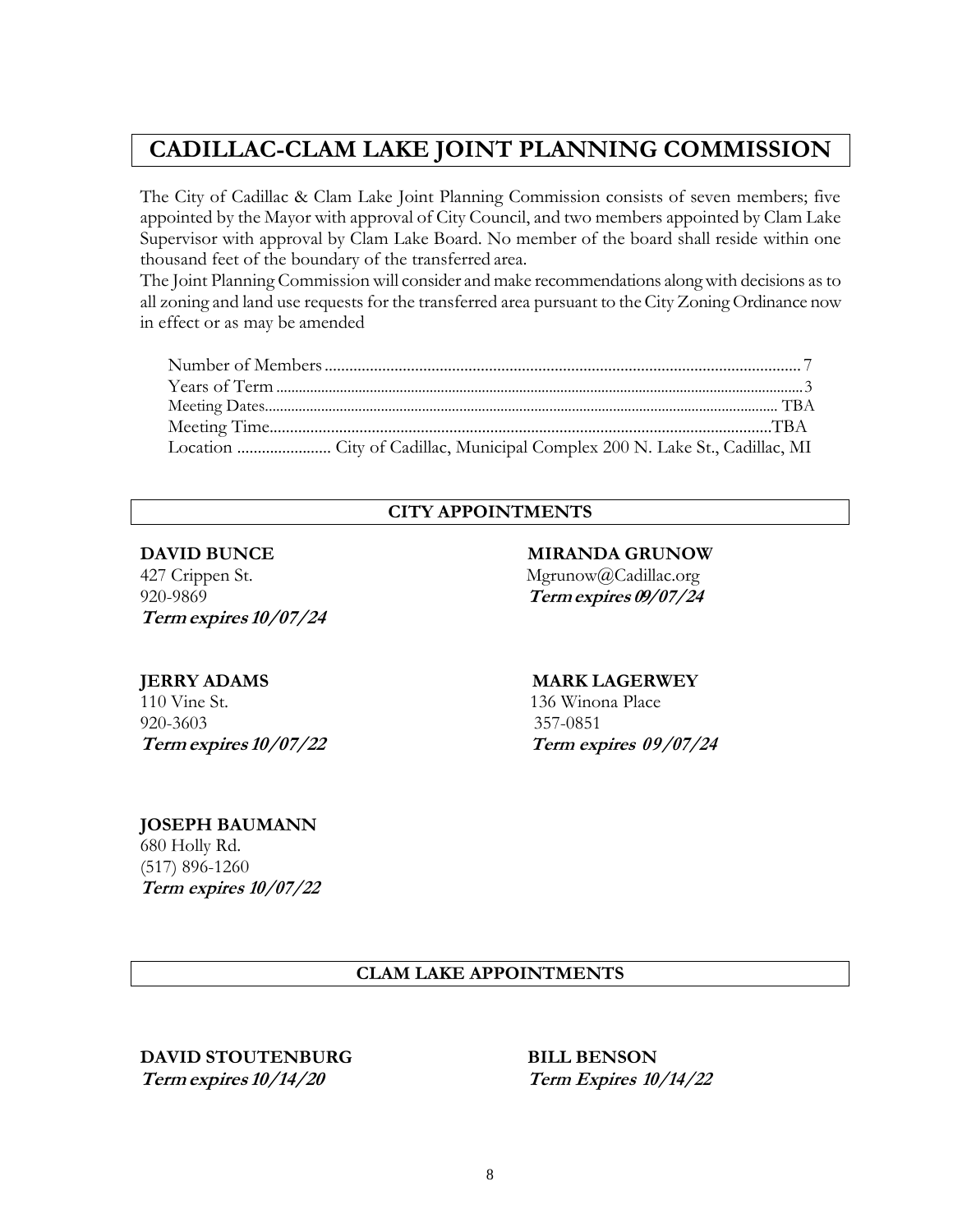# **CADILLAC HOUSING COMMISSION**

The Cadillac Housing Commission consists of five members appointed by the Mayor with the consent and approval of City Council. The Commission has the powers and duties vested or permitted by Public Act No. 18 of the Extra Season of 1933, as amended.

#### **GLORIA FROST**

111 S. Simons St. Apt. 502 (H) 884-3359 *Filling unexpired term* **Term expires 7/19/24**

#### **MIKE DOLACK**

915 Evart St. (H) 775-9832 **Term expires 7/19/26**

#### **VACANCY**

**Term expires 12/7/25**

#### **JUDY COFFEY**

128 Forest Lawn Dr. (H) 775-6095 **Term expires 7/19/27**

#### **RONALD PURULESKI**

213 Newland St. (H) 735-8996 **Term expires 7/20/25**

#### **HOUSING COMMISSION DIRECTOR**

#### **CARRIE FERGUSON**

111 S. Simons St. (W) 775-9491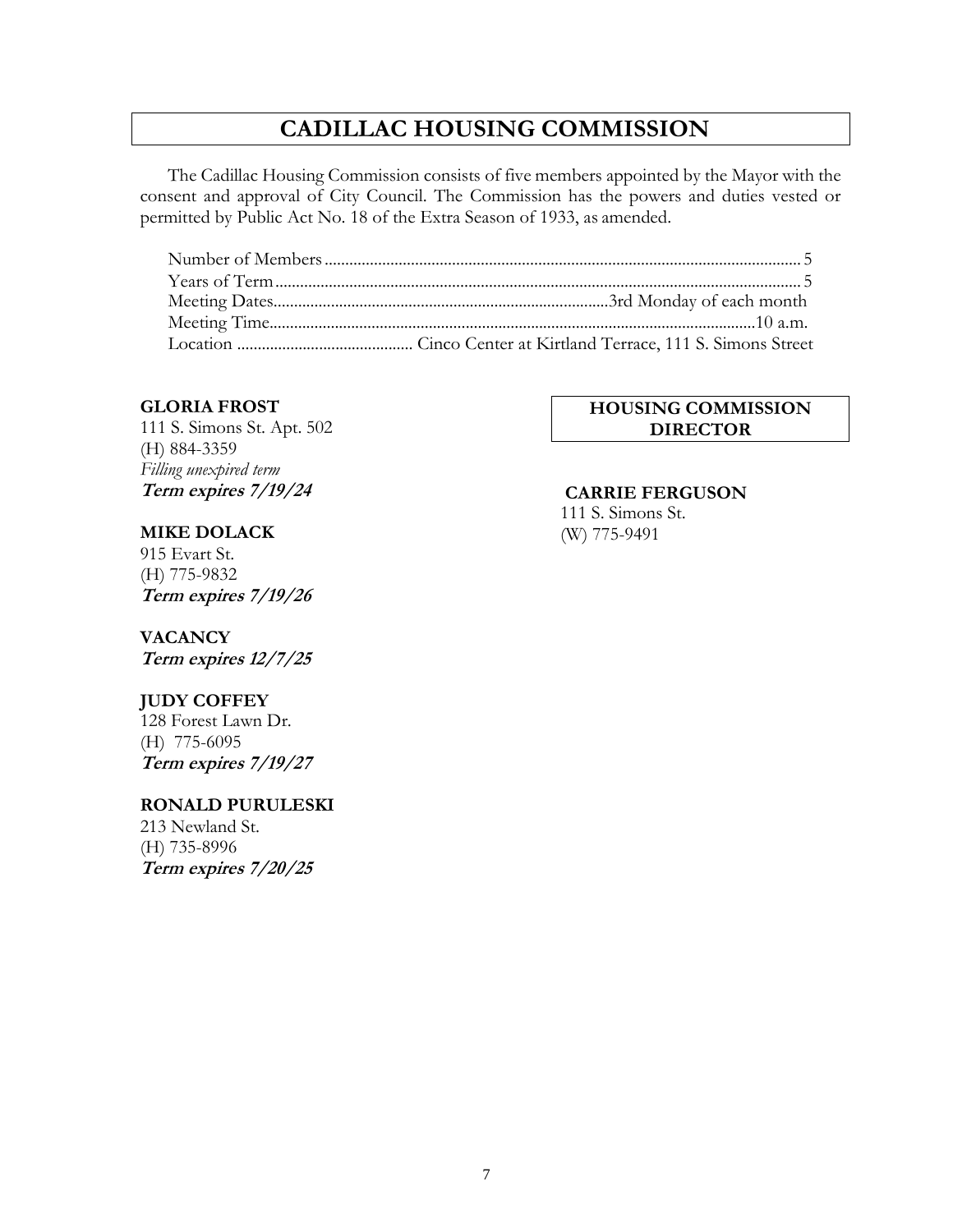# **CADILLAC-WEXFORD AIRPORT AUTHORITY**

The Cadillac-Wexford Airport Authority exists for the purpose of planning, promoting, acquiring, constructing, improving, enlarging, extending, owning, maintaining, and operating the landing, navigational, and building facilities necessary in connection with the Wexford County Airport.

The Authority is operated by a seven-member board, four of which are appointed by Wexford County Commission and three that are appointed by the City. The City and County appoint the seventh member alternately.

**KARL HOLDER (CH)** 716 Linden St. (248) 840-0264 **Term expires 8/21/23**

#### **BRIAN AHRENS**

 211 Lake Dr. (248) 701-6444 **Term expires 5/16/24**

#### **CASEY BOYER**

 211 Lake Dr. (248) 701-6444 **Term expires 5/16/24**

#### **AIRPORT MANAGER**

#### **STEVEN BUJALSKI** 8040 E. 34 Rd. (231) 779-9525

#### **CITY APPOINTMENTS COUNTY APPOINTMENTS**

**CRAIG HEWITT Term expires 12/31/23**

#### **MICHAEL HOOVER Term expires 12/31/22**

**VACANT Term expires 12/31/21**

#### **DAVID MACKEY**

11023 E. 44 ½ Rd. Cadillac, MI (231) 920-0333 **Term expires 12/31/22**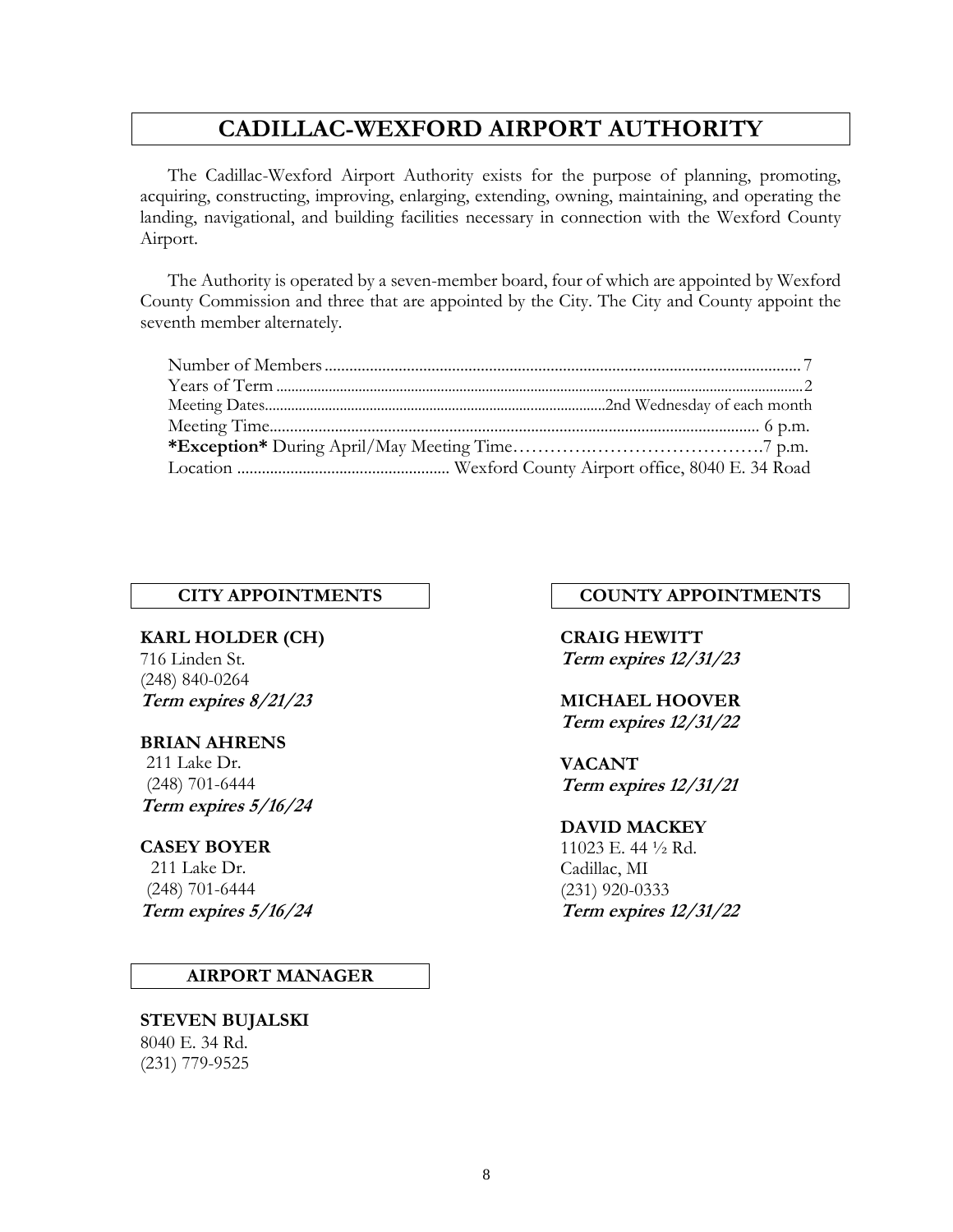# **CADILLAC-WEXFORD TRANSIT AUTHORITY**

The Authority is charged with the planning, acquisition, construction, operation, maintenance, improvement, and contracting for public transportation facilities in Wexford County. The Authority is operated by a five-member board, four of which are appointed by Wexford County Commission and one that is appointed by the City.

#### **CITY APPOINTMENT**

**MICHAEL HAYES** 668 Holly Rd. (C) (734) 657-2766 **Term expires 6/5/24**

#### **CWTA EXECUTIVE DIRECTOR**

#### **CARRIE THOMPSON**

951 Casa Rd. 779-0123

#### **COUNTY APPOINTMENTS**

#### **SOUTHEAST QUADRANT**

#### **ROSANNE DENNY**

605 Cadillac Shores Dr., Apt#106 Cadillac, MI 49601 (C) 920-8474 **Term expires 12/31/21**

#### **SOUTHWEST QUADRANT**

**LARRY COPLEY (VCH)** 1970 E 46 Rd. Cadillac, MI 49601 876-0351 **Term expires 12/31/22**

#### **NORTHWEST QUADRANT**

**VACANT**

#### **NORTHEAST QUADRANT**

#### **ELEANOR SOSENKO (SEC)**

10179 E. 12 ¾ Rd. Manton MI 49663 (H) 878-4225 **Term expires 12/31/21**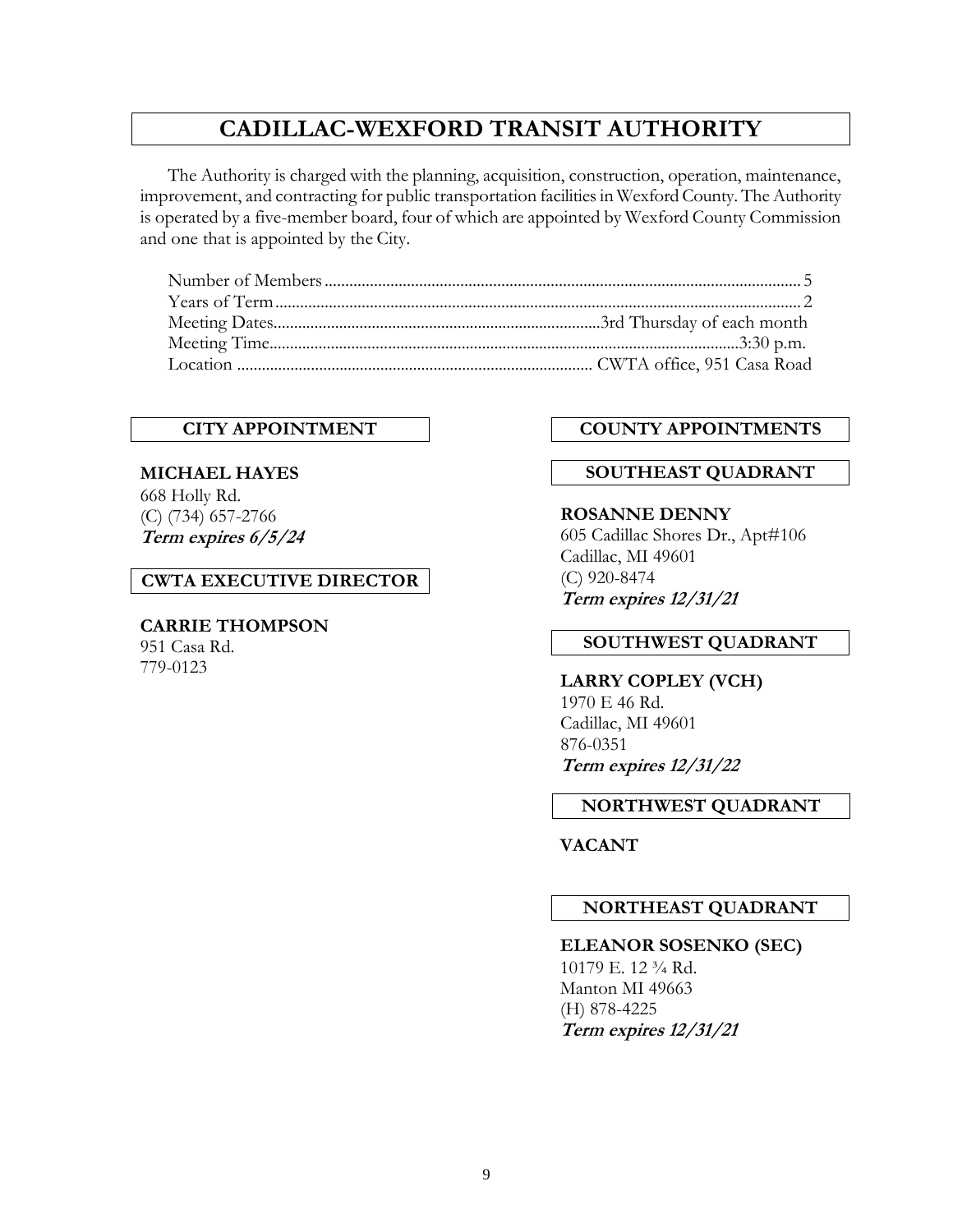# **CEMETERY BOARD**

The Cemetery Board serves as the advisory authority for Maple Hill Cemetery with the responsibility of recommending rules and charges for general cemetery practices to the City Council. The Board consists of three members appointed by City Council.

| Meeting Dates and Time  Twice a year (Spring - prior to Memorial Day and Fall) |  |
|--------------------------------------------------------------------------------|--|

### **BRYAN ELENBAAS**

741 Linden St. (C) (231) 942-9896 Filling unexpired term **Term expires 1/19/24**

#### **CHARLES LABAR**

1816 Shadyside Dr. (H) 775-4549 **Term expires 1/01/23**

#### **THOMAS OLMSTED**

602 E. North St. (H) 775-9607 **Term expires 1/19/24**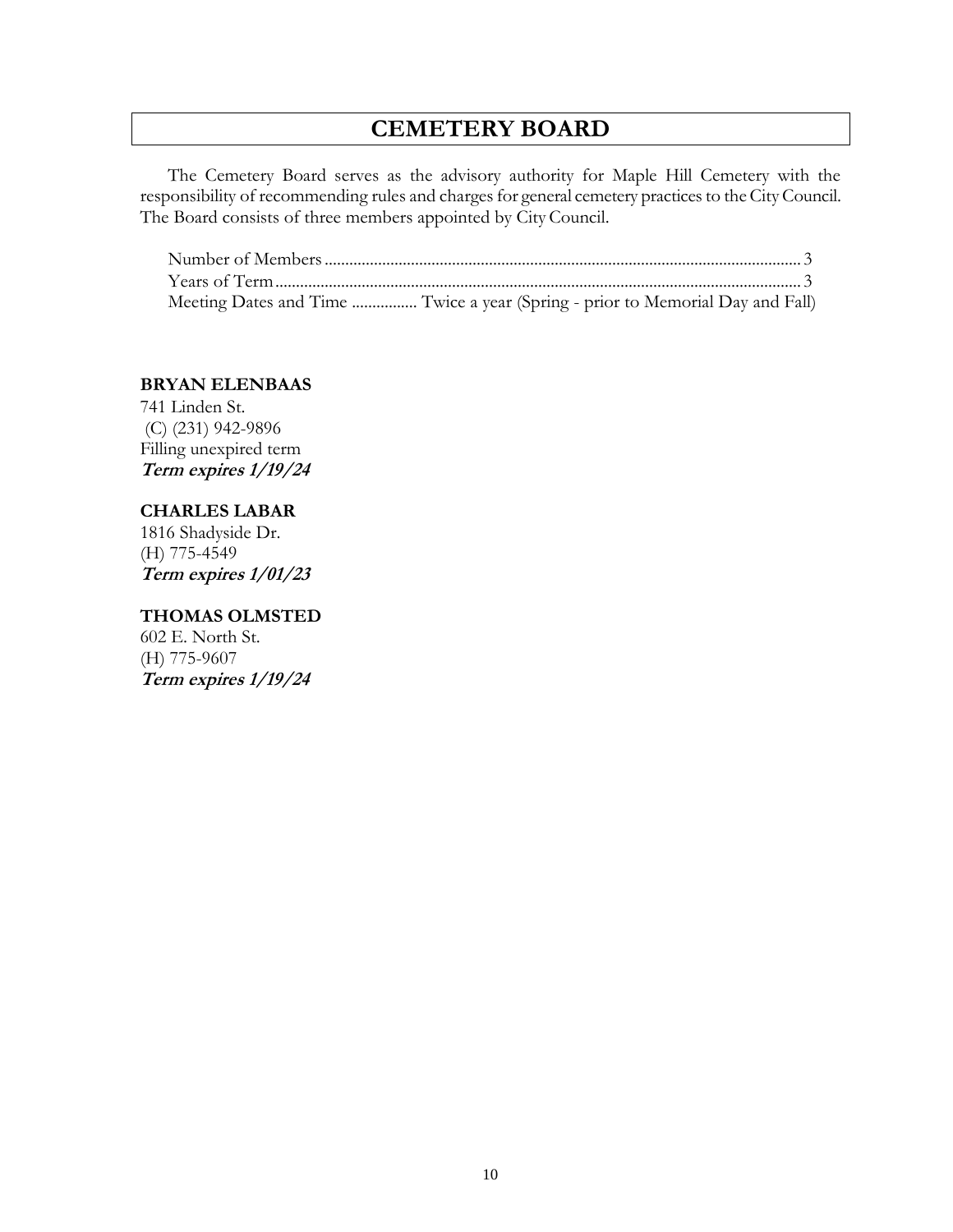# **CITY COUNCIL**

The legislative authority of the City of Cadillac is vested in a Council composed of five members, one of whom is Mayor. All members have equal authority. The City Council is the governing body of the City and exercises all power conferred upon or possessed by the City by adoption of laws, ordinances and resolutions except as limited by the City Charter or state law.

**CARLA J. FILKINS** 327 Granite St. (H) 942-5017 **Term expires 12/31/23**

#### **FIRST WARD**

**BRYAN ELENBAAS** 741 Linden St. (C) (231) 942-9896 **Term expires 12/31/23**

#### **SECOND WARD**

**TIYI SCHIPPERS MAYOR PRO-TEM** 427 Crippen St. (H) 775-7977 **Term expires 12/31/25**

## **MAYOR THIRD WARD**

**ROBERT J. ENGELS** 420 E. Cass St. (C) 884-3998 **Term expires 12/31/23**

#### **FOURTH WARD**

**STEPHEN KING** 779-9000 **Term expires 12/31/25**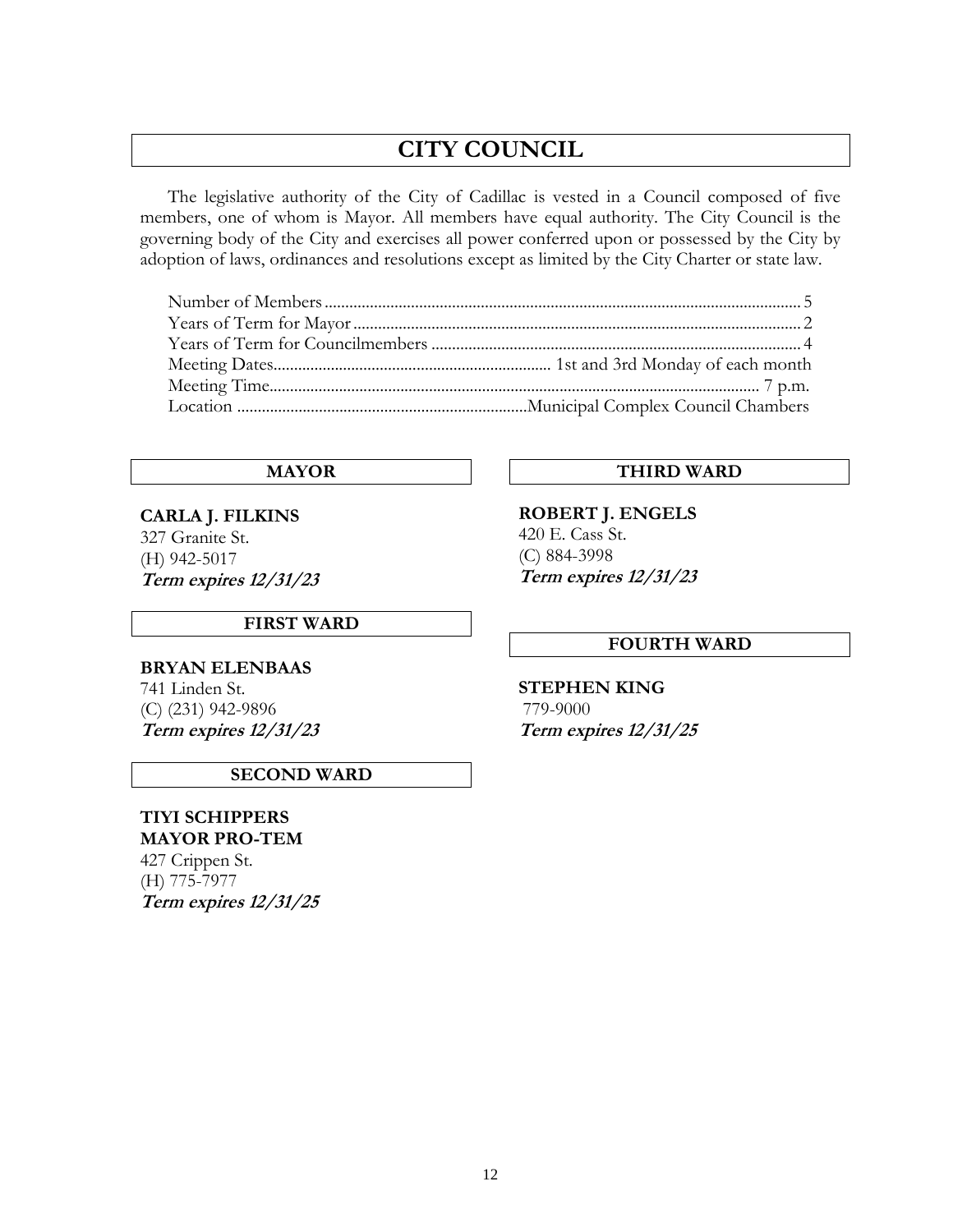# **CIVIL SERVICE COMMISSION**

The Civil Service Commission is responsible for providing a civil service system based upon examination and investigation as to merit, efficiency, fitness for appointment, employment and promotion of personnel in the City's Police and Fire Departments.

The Civil Service Commission consists of three members. One is appointed by City Council, one member is elected by members of the Police and Fire Departments; and the third member is appointed by the other two commissioners.

#### **MEMBER APPOINTED BY CITY COUNCIL**

#### **JIM BLACKBURN**

704 Holly Rd. (H) 775-2854 Length of term  $-6$  years **Term expires 4/16/27**

#### **MEMBER APPOINTED BY EXISTING COMMISSIONERS**

#### **BILL POTVIN** 610 Lakeshore Dr. (W) (231) 932-2850 Length of term  $-2$  years **Term expires 5/13/23**

#### **MEMBER ELECTED BY POLICE & FIRE DEPT. UNIONS**

#### **DAN MORIARTY**

354 Marble St. (H) 775-5303 Length of term  $-4$  years **Term expires 2/15/25**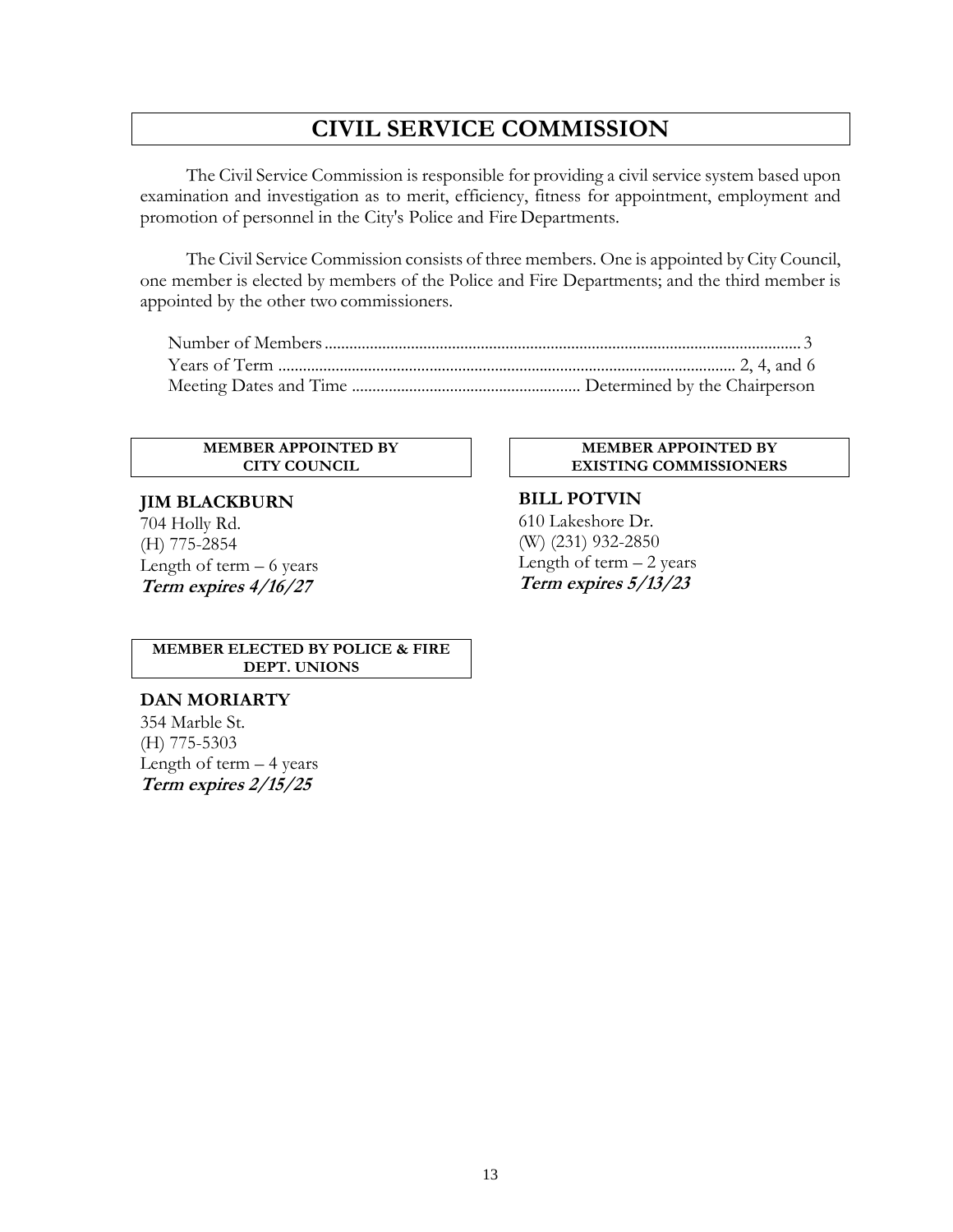# **CADILLAC HISTORIC DISTRICTS COMMISSION**

The Cadillac Historic Districts Commission is charged with maintaining the historic integrity of the Cadillac Historic District. This is accomplished through public education and outreach and review and approval of (non-maintenance) construction projects impacting the exterior of historic homes. If available, one member must be a registered architect. The other members must have knowledge of, or interest in, historic preservation.

## **ANNE ENGELS**

420 E. Cass St. (C) 920-3210 Email: [ahasenbe@svsu.edu](mailto:ahasenbe@svsu.edu) **Term expires 12/31/23**

#### **GWEN DUBRAVEC**

406 E. Chapin St. (C) 920-9739 **Term expires 12/31/24**

#### **MARK BLIVEN**

209 E. Mason St. (H) 775-1603 **Term expires 8/17/23**

#### **MARK SNIDER (SEC)**

407 E. Chapin St. (H) 779-2814 **Term expires 12/31/24**

#### **JOHN IEHL (VC)**

403 E. Cass St. (C) (269) 760-3385 **Term expires 2/6/23**

#### **MICHELLE CARDER (C)**

311 E. Harris St. (C) (949) 533-7748 **Term expires 3/20/23**

**VACANCY (1)**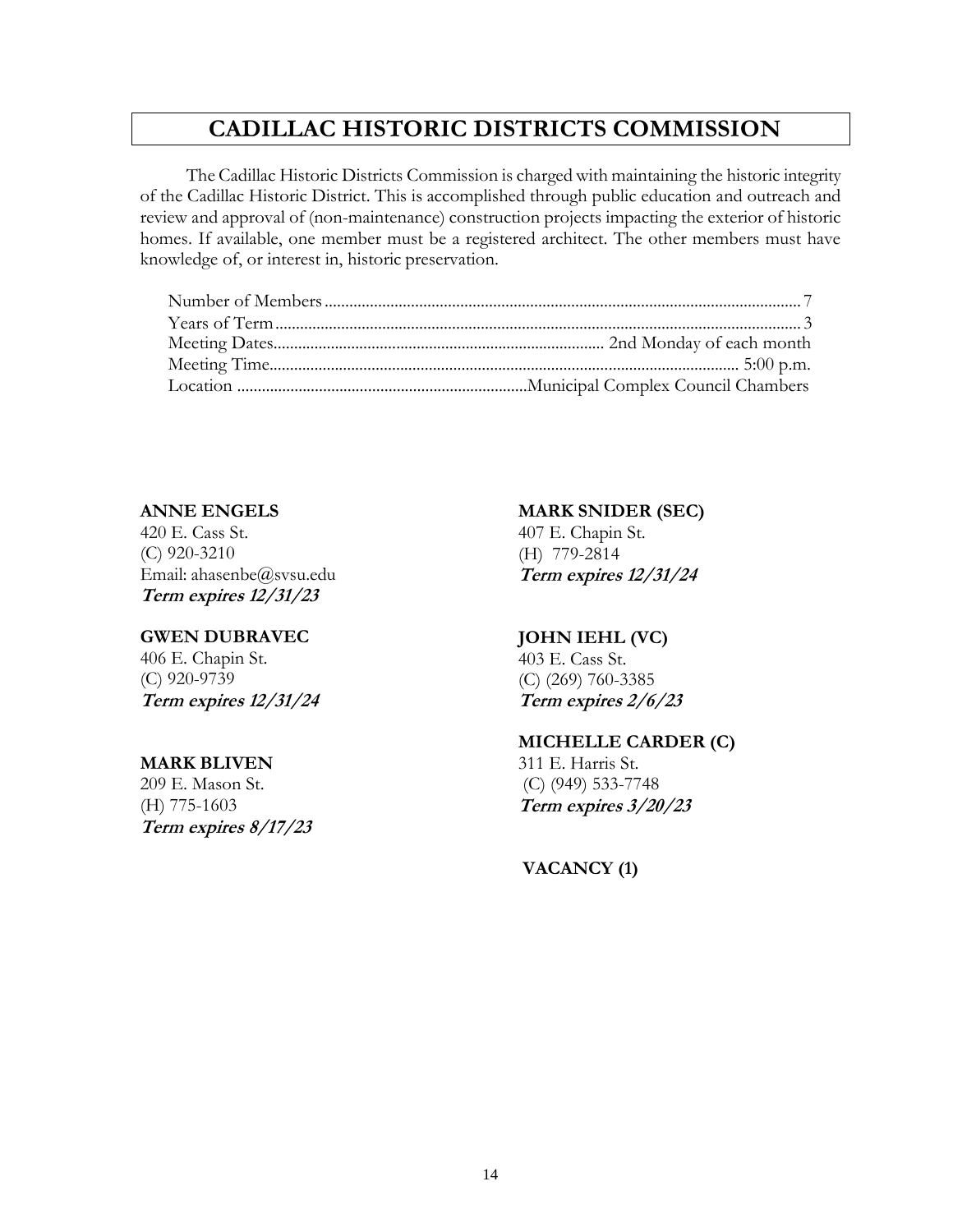# **DIGGINS HILL COMMITTEE**

The Diggins Hill Committee is a citizen-based committee responsible for raising funds for the rebuilding of the Diggins Hill tennis courts. Committee members are appointed by the Cadillac City Council. Membership is open to all interested parties including non-residents. Committee officers are appointed on an annual basis.

#### **TERRY MICHELSON (CH)**

424 North St. (H) 779-5450

#### **BILL ALLEN (VC)**

213 Holbrook St. (H) 775-1579

#### **JAMES KENYON**

126 Locust Ln. (H) 775-8239

#### **TIM ELENBAAS**

705 Washington St. (H) 775-7301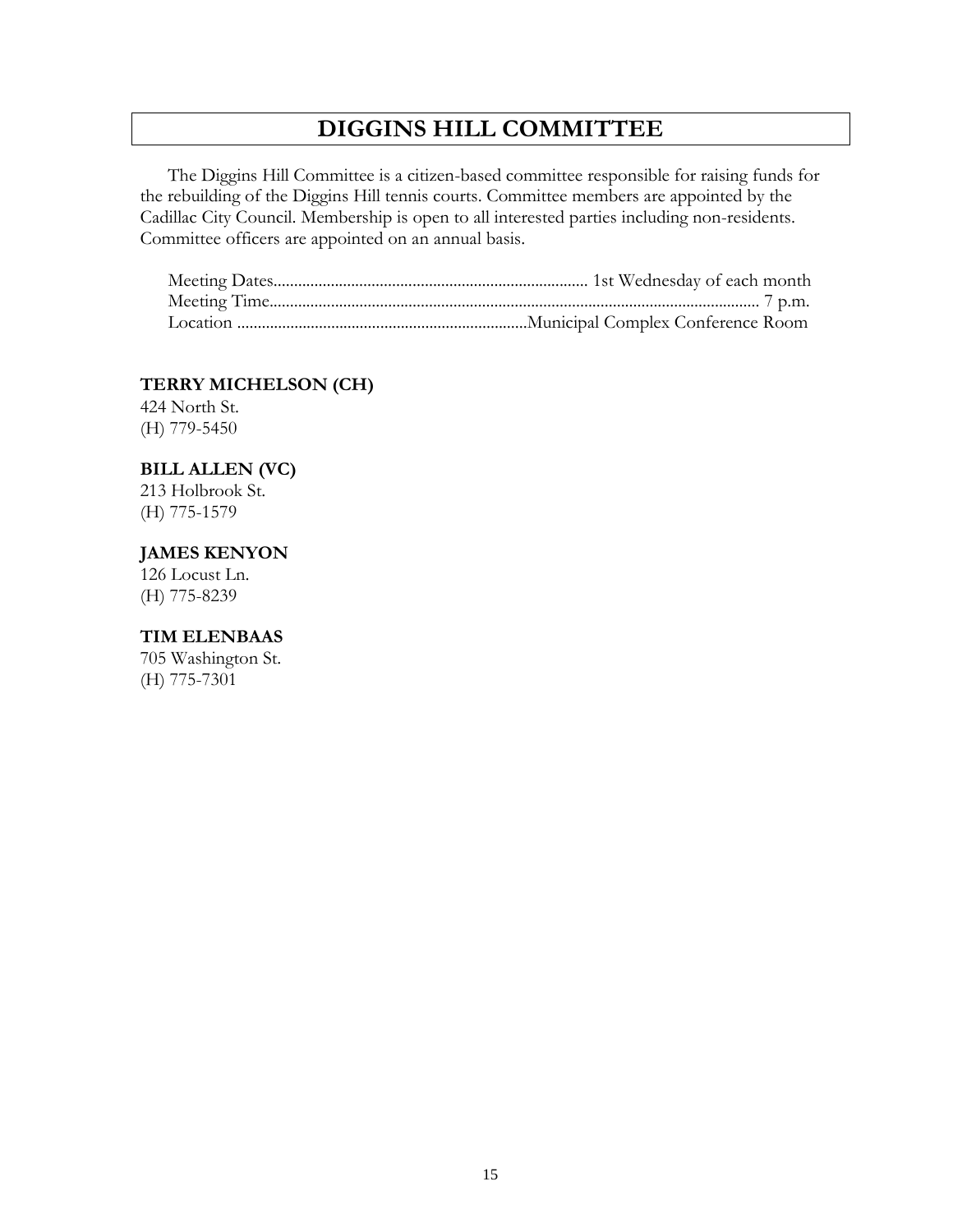# **DOWNTOWN DEVELOPMENT AUTHORITY**

The Downtown Development Authority is under the supervision and control of a Board of Trustees consisting of the City Manager and ten other members. The members are appointed by the City Manager, subject to approval by the City Council. The Authority's primary role is the redevelopment of Cadillac's downtown area. In accordance with the state enabling legislation, a majority of the DDA board members shall have an "interest" in the DDA district, meaning they own a business or property, work or live within the DDA district.

#### **BRIAN KELSEY**

1113 S Taxiway Juliet Lake City, Mi (C) 920-5269 **Term Expires 6/16/23**

#### **ROBERT MUNGER**

Robb@robbmunger.com 616-550-8090 **Term Expires 3/07/26**

#### **TIM COFFEY**

Coffey Insurance Agency 207 N. Mitchell St. - PO Box 287 (W) 775-3421 **Term Expires 8/16/24**

#### **CHRIS HUCKLE**

Cadillac News 130 N. Mitchell St. - PO Box 640 (W) 775-6565 **Term Expires 3/06/26**

#### **CHRIS CRAWLEY**

327 Hersey St. (C) 884-0272 **Term Expires 10/05/22**

#### **STEVE BARNES**

408 E. Harris St. (C) (517) 974-9056 **Term expires 8/1/23**

#### **BOB LEVAND (CH)**

128 E. Pine St. (W) 779-9868 (H)775-0586 **Term Expires 10/06/23**

#### **CURTIS SCHULTZ**

PO Box 933 775-5282 **Term Expires 3/01/23**

#### **MARCUS PECCIA (SEC)**

City of Cadillac 200 N. Lake St. (W) 775-0181 **Indefinite Term**

#### **MIRANDA GRUNOW**

Mirandagrunow@gmail.com **Term Expires 9/07/25**

#### **LISA SWANSON**

10812 W. Kelly Rd., Lake City (231) 775-9000 **Term Expires 11/19/22**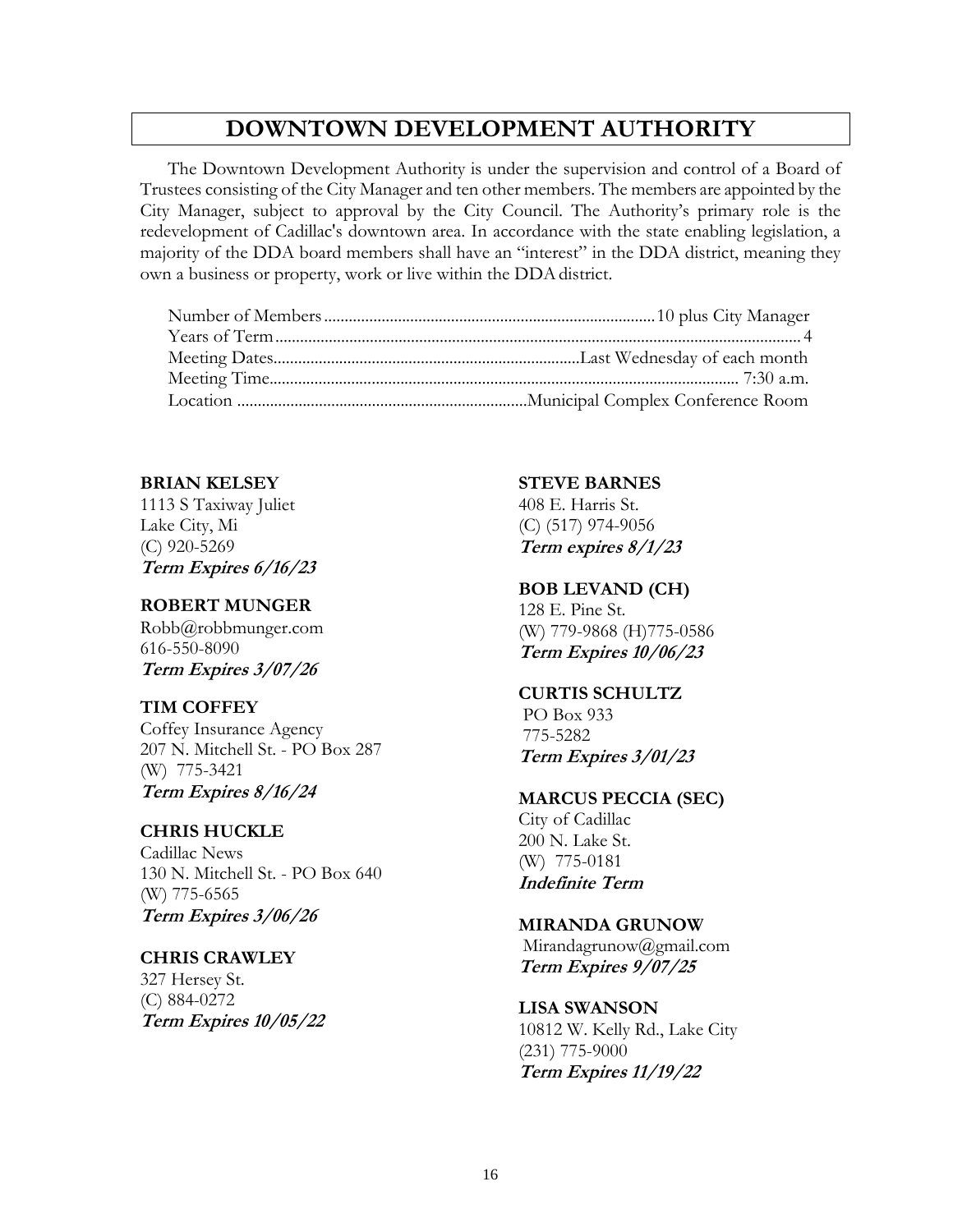# **ELECTED OFFICIALS COMPENSATION COMMISSION**

The Elected Officials Compensation Commission's primary duty is to establish the salaries of all elected officials of the City of Cadillac. The Commission consists of five members appointed by the Mayor and confirmed by the majority of the City Council.

#### **JACK DILLON (CH)**

868 Lincoln St. (H) 775-2346 **Term expires 9/06/25**

#### **MICKEY PUTMAN**

1111 Sunset Lane (C) 590-9580 **Term expires 10/19/25**

#### **DAN ALTO**

1003 Sunset Lane (C) 920-5461 **Term expires 06/15/25**

#### **VACANCY (2)**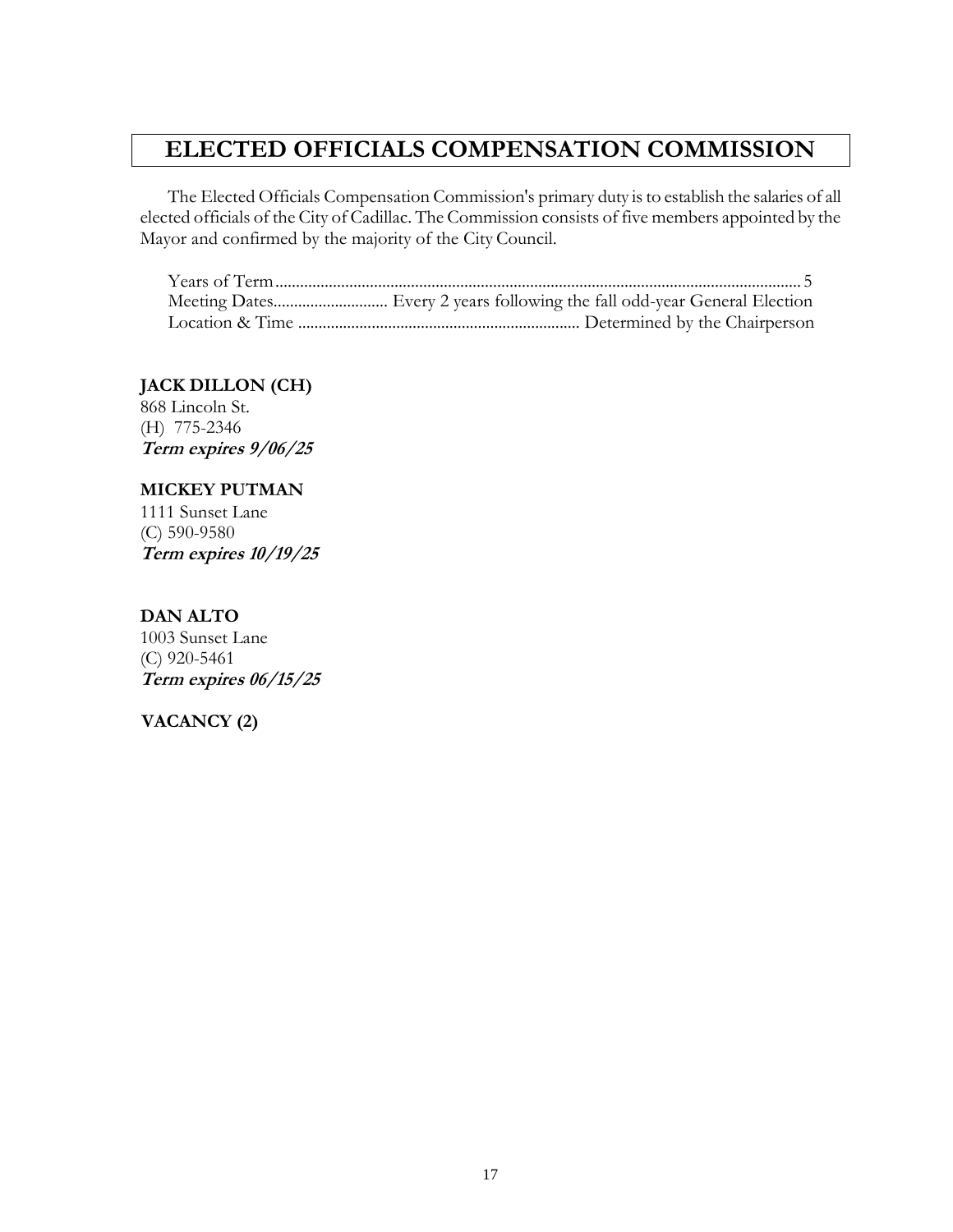# **ELECTION COMMISSION**

The Election Commission consists of the City Clerk, who shall be Chairperson, City Attorney, City Assessor and two electors of the City. The electors are appointed by the Council and cannot reside in the same ward.

Duties of the Election Commission include the establishment of ward boundaries and appointment of the Board of Election Inspectors for each precinct for each election and have charge of all activities and duties required of it by law relating to the conduct of all elections in the City. The Commission meets at the discretion of the Chairperson.

#### **FIRST WARD JEREME OLSON**

728 Huston St. (231) 942-8490

#### **Term expires 1/21/24**

(Member must reside in first, second, or fourth ward)

## **FOURTH WARD MIKE COY**

 231-779-7326 **Term expires 3/07/26**

## **MEMBERS EX OFFICIOS**

#### **SANDRA WASSON (CH)**

City of Cadillac 200 N. Lake St. (W) 775-0181

#### **MIKE HOMIER**

Foster Swift Collins & Smith 1700 E Beltline NE. Ste 200 Grand Rapids MI 49525 (616) 726-2207

#### **JOE PORTERFIELD**

Wexford County Equalization Dept. 437 E. Division St. (W) 779-9470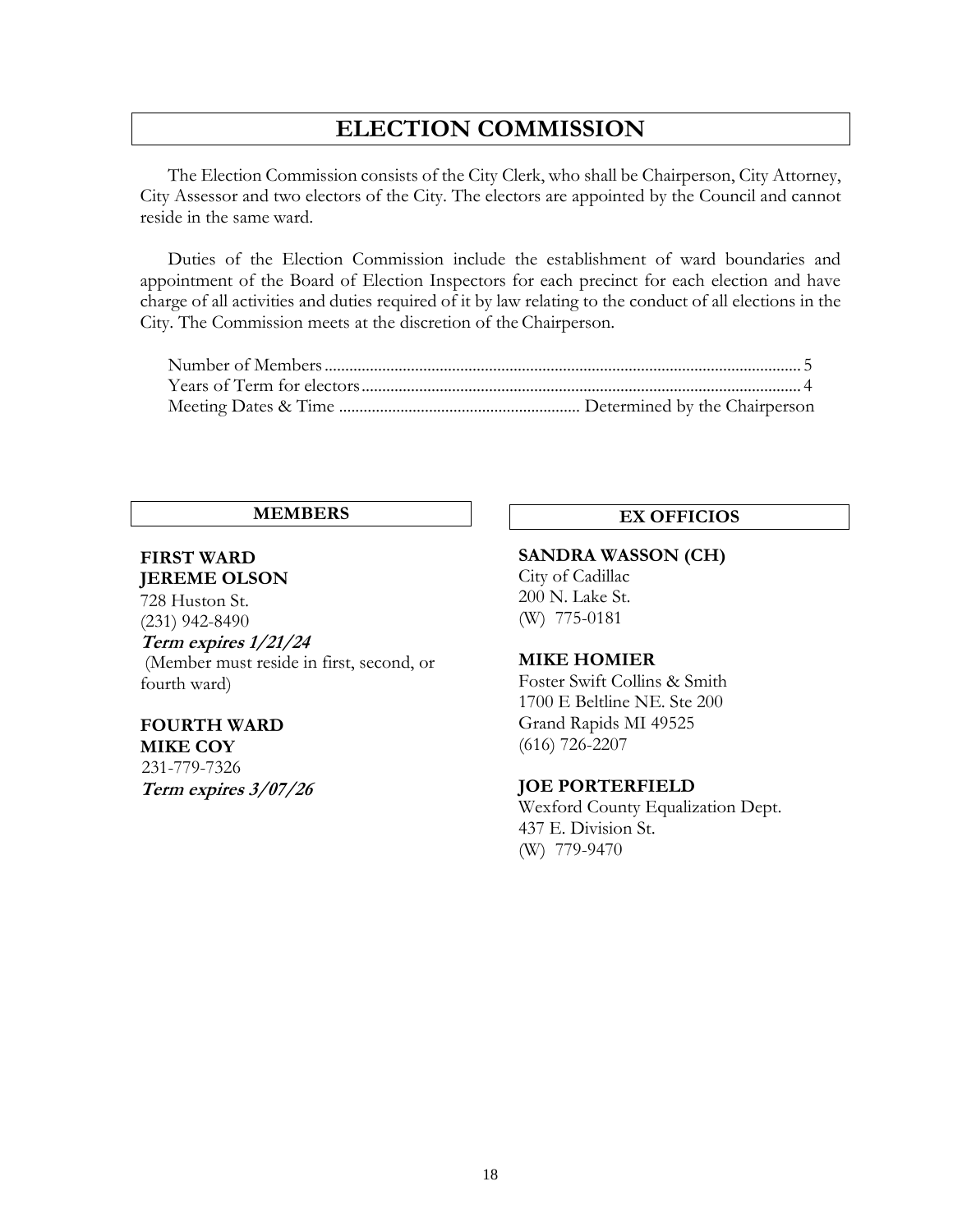# **LOCAL DEVELOPMENT FINANCE AUTHORITY**

The Local Development Finance Authority (LDFA) was created by resolution of Cadillac City Council on October 15, 1990. Its purpose as stated is to promote economic growth in the City of Cadillac, as authorized by the provisions of Act 281, P.A. of MI, 1986.

The LDFA consists of ten members, seven of whom are recommended for appointment by the Chief Executive Officer, one member by the Wexford County Commission, two members by the Cadillac Area Public Schools Superintendent, and all are subject to approval by CityCouncil.

#### **JENNIFER BROWN**

Cadillac Area Public Schools 421 S. Mitchell St. (W) 876-5000 **Term expires 1/21/24**

#### **JAMES PETERSEN**

1105 Sunset Ln. (C) 884-2265 **Term expires 12/16/23**

#### **EMILY KEARNEY**

Cadillac Area Public Schools 421 S Mitchell St. (W) 876-5000 **Term expires 12/16/23**

#### **MIKE BENGELINK**

County Appointment 2302 Whitetail Dr. (H) 775-4446 **Term expires 12/16/23**

#### **MARCUS PECCIA (CH)**

City of Cadillac 200 N. Lake St. (W) 775-0181 **Term expires 12/16/23**

#### **MIKE HAMNER**

204 Locust Lane (C) 884-3067 (W) 779-6247 *Filling unexpired term* **Term expires 12/16/23**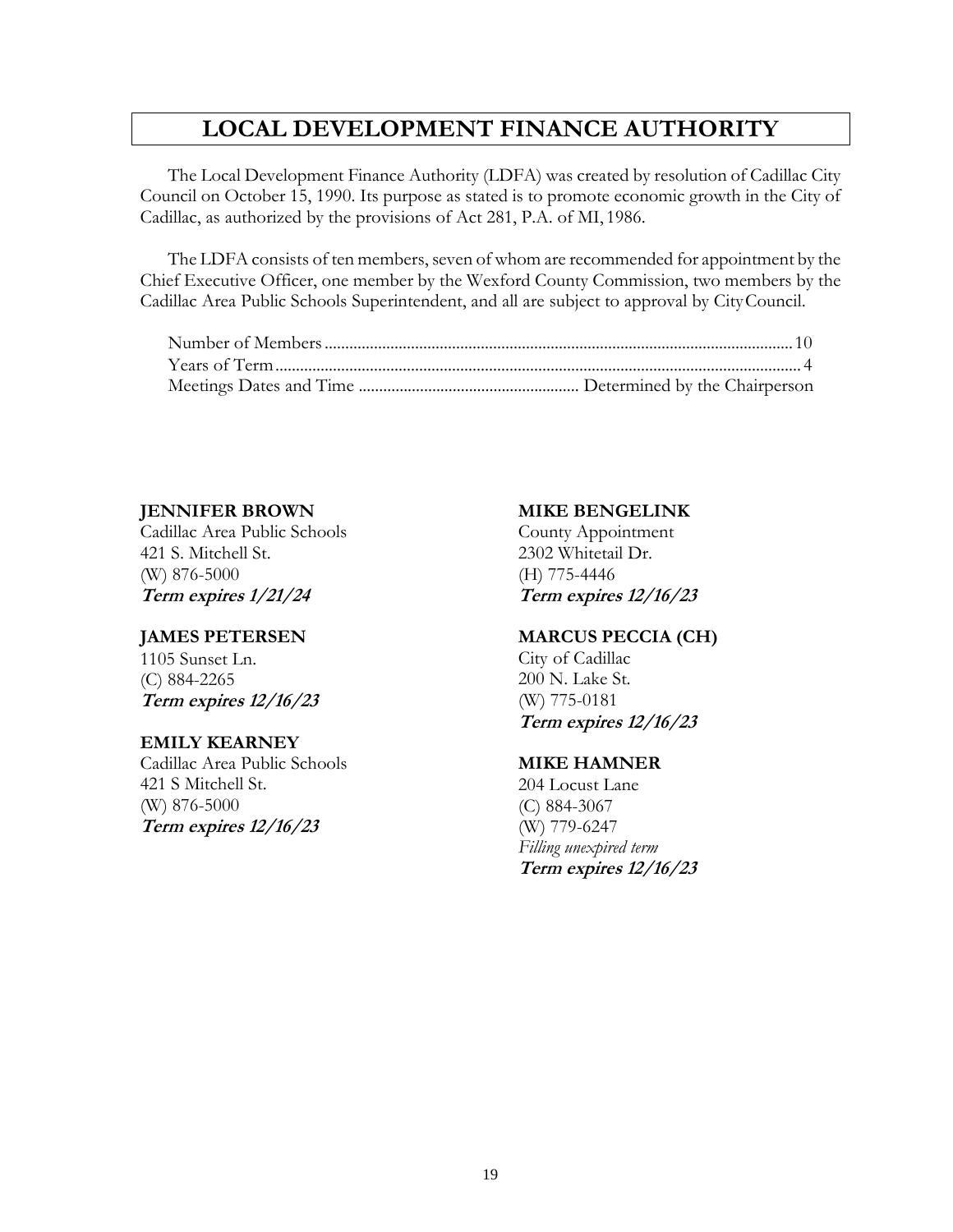# **PLANNING COMMISSION**

The Cadillac Planning Commission has nine voting members - two representatives not holding an elected municipal office appointed by City Council from each of the four wards of the city, and the Mayor.

The Commission, established by City Charter and state statute, has the responsibility to review and make recommendations on various planning matters such as rezoning, site plan reviews, zoning ordinance amendments, street vacations and future land use recommendations.

#### **MAYOR**

## **CARLA J. FILKINS EX OFFICIO**

327 Granite St. (H) 779-1590

#### **FIRST WARD**

**KEVIN FENT (VC)** 215 Winona Pl. (H) 779-2110 **Term expires 10/01/22**

#### **GREG BOSSCHER**

188 Lake Shore Dr. (C) 231-357-7949 **Term expires 10/05/23**

#### **SECOND WARD**

#### **DAVID BUNCE**

427 Crippen St. (C) 920-9869 **Term expires 2/06/24**

**VACANCY Term expires 4/1/22**

#### **THIRD WARD**

**JOHN PUTVIN (CH)** 322 Blodgett St. (H) 775-8215 **Term expires 1/21/25**

#### **DALE RICE**

 609 Lincoln St. (H) 775-8950 **Term expires 09/07/24**

#### **FOURTH WARD**

**JOSEPH BAUMANN** 680 Holly Rd. (C) (517) 896-1260 **Term expires 11/20/23**

**VACANCY Term expires 5/1/24**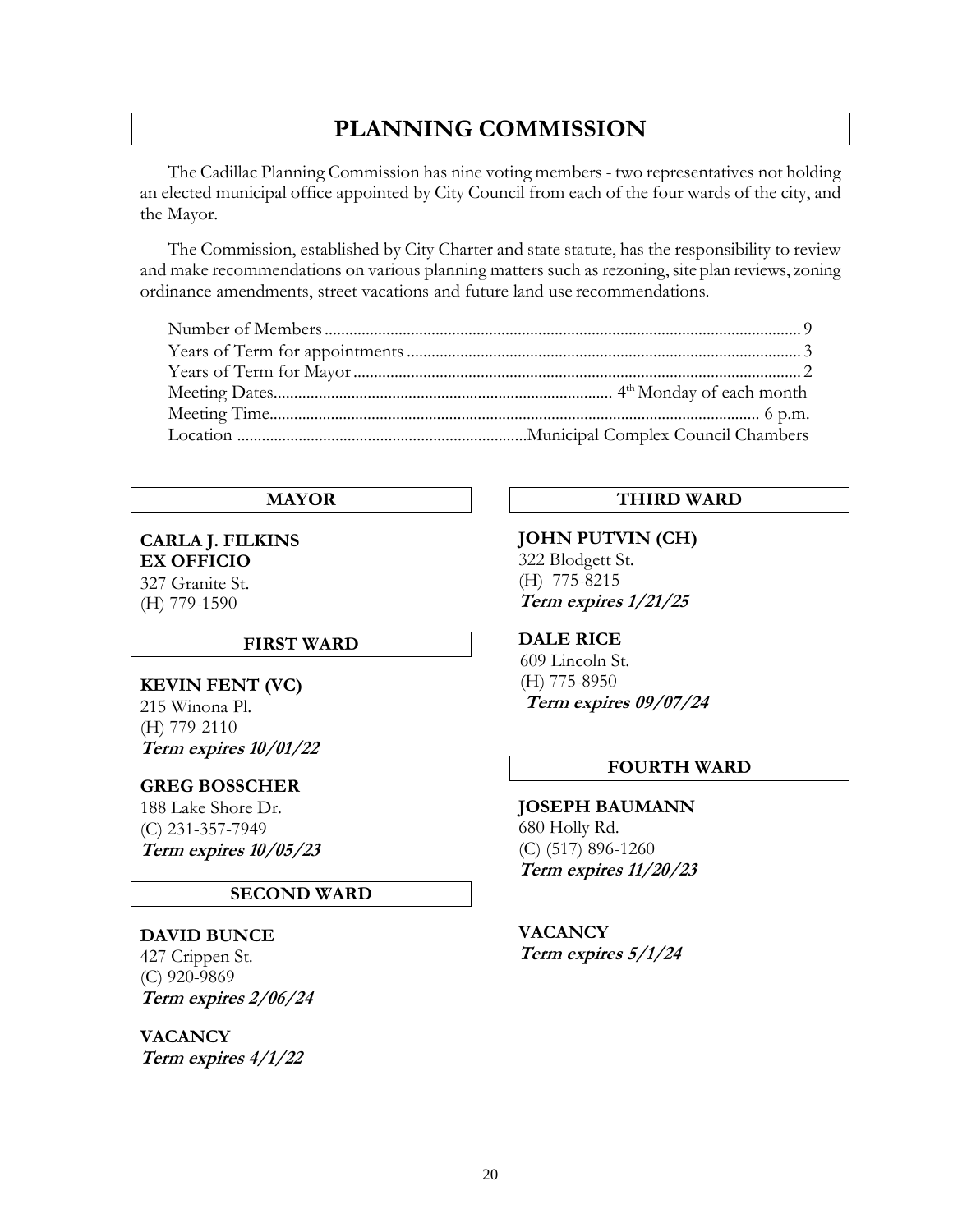# **RETIREMENT BOARD TO ADMINISTER ACT 345**

The Retirement Board to Administer Act 345 operates under the provisions of P.A. Act 345, which provides for the establishment, maintenance and administration of a system of pensions and retirements for the personnel of Fire and PoliceDepartments.

The Board consists of five members including the Treasurer, by virtue of office, one member elected from the Police Department, one member elected from the Fire Department, and two members appointed by the Council.

#### **CHRIS SHANKLAND**

627 E. Chapin St. (H) 779-2551 **Indefinite term**

**TOM WADE- POLICE DEPT. REP.** 200 N. Lake St. **Term expires 1/26/23**

**KERI LANNING TREAS. – EX OFFICIO** 200 N. Lake St. (W) 775-0181

#### **BLAKE MEYERING- FIRE DEPT. REP.** 200 N. Lake St. **Term expires 1/01/23**

#### **JAY THIEBAUT (PRES.)**

222 Howard St. (W) 775-0174 **Indefinite term**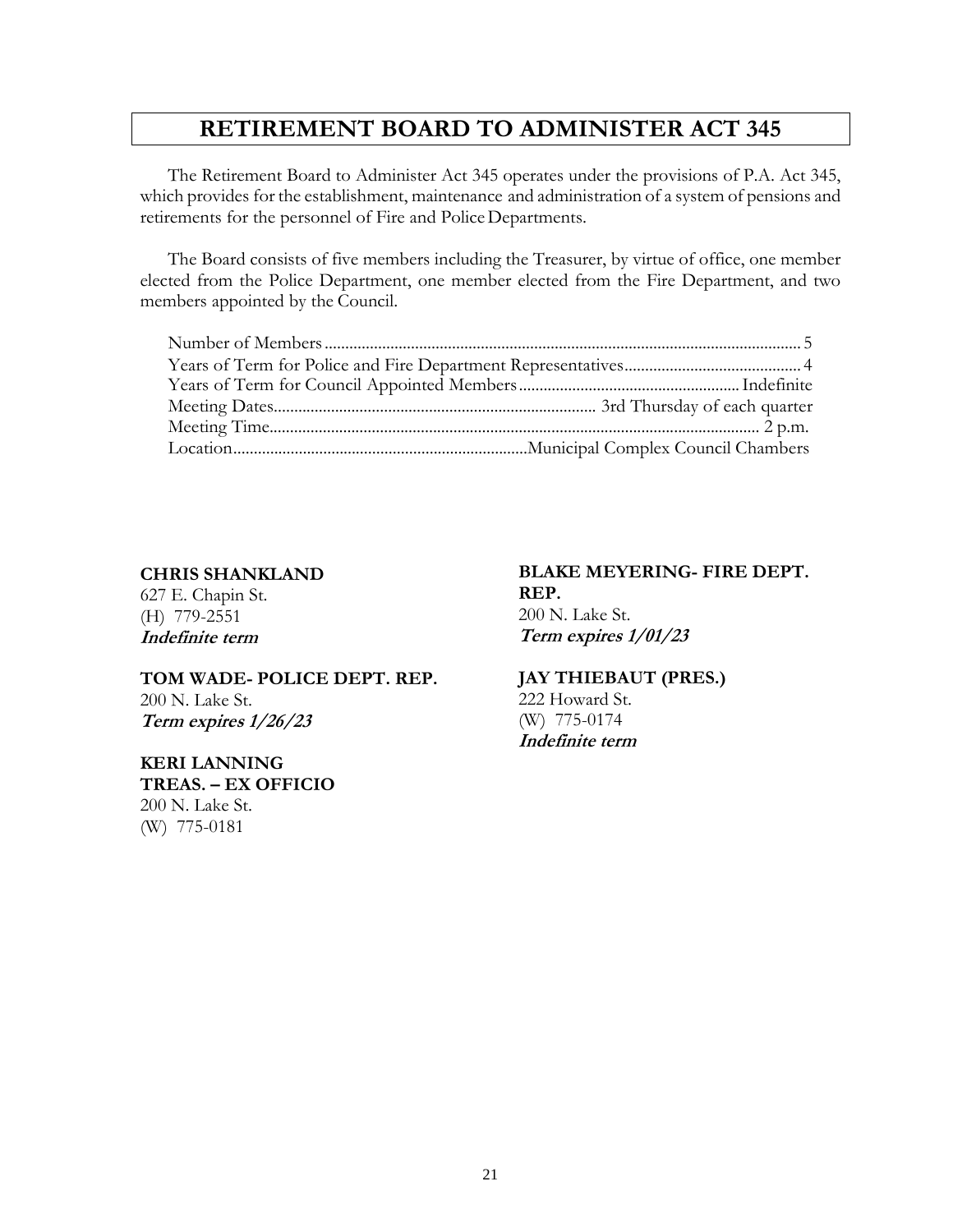# **ZONING BOARD OF APPEALS**

The Zoning Board of Appeals consists of seven regular members and two alternate members appointed by City Council. The Board is responsible for rendering interpretations of the City Zoning Ordinance, hearing and deciding appeals of official zoning decisions, and acting on applications for zoning variances.

**SHARI AULT (VC)** 628 N. Lake St. **Term expires 1/19/25**

#### **LARRY BONTRAGER**

644 S Lake St. (H) 876-0687 **Term expires 1/21/23**

## **VACANT**

**Term expires 10/18/24**

#### **LOUIS NICHOLS (CH)**

357 Marble St. (H) 779-1283 **Term expires 1/01/25** **LEO PAVEGLIO** 767 E. Garfield St. (C) 884-5401 **Term expires 10/21/22**

## **BENJAMIN DEAN**

**6610 Crosby Rd.** 616-422-4256 **Term expires 09/07/24**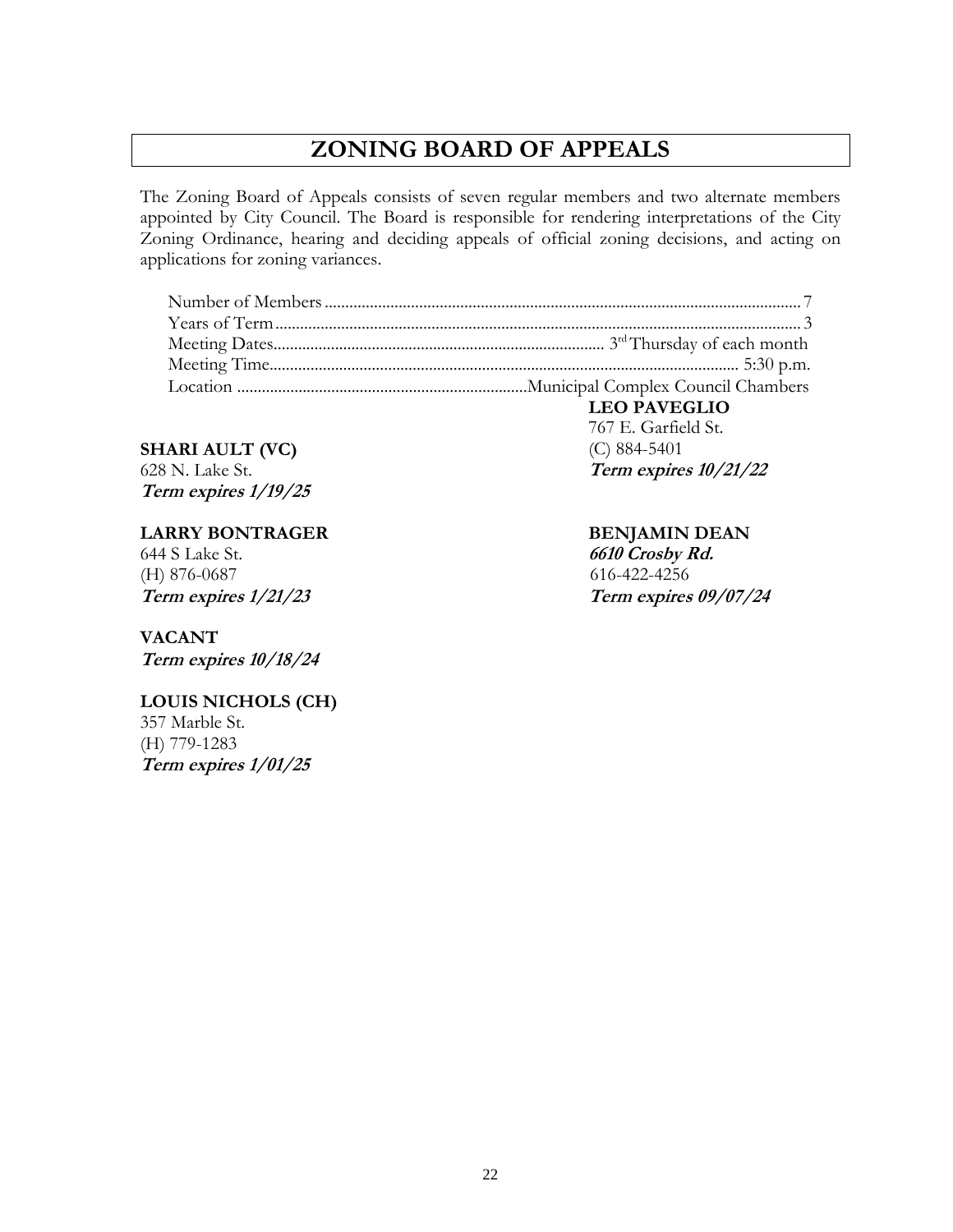# **CONSTRUCTION BOARD OF APPEALS**

The Construction Board of Appeals consists of five (5) members, who shall be appointed for two-year terms by the City Council. Prior to any appointment, the City Manager may make a recommendation on appointments.

**KEN BIGELOW**

2481 S. Lk. Mitchell Dr. (C) 878-4700 **Term expires 3/02/23**

## **RANDY NORMAN**

1562 Hill St., Lake City (C) 920-9933 **Term expires 3/02/23**

## **(1)VACANCY**

## **JOHN SAARI**

201 Iroquois Place (H) 775-6423 **Term expires 3/02/23**

#### **CONNIE HOUK**

407 Wedgewood Dr. (H) 342-8480 **Term expires 3/16/23**